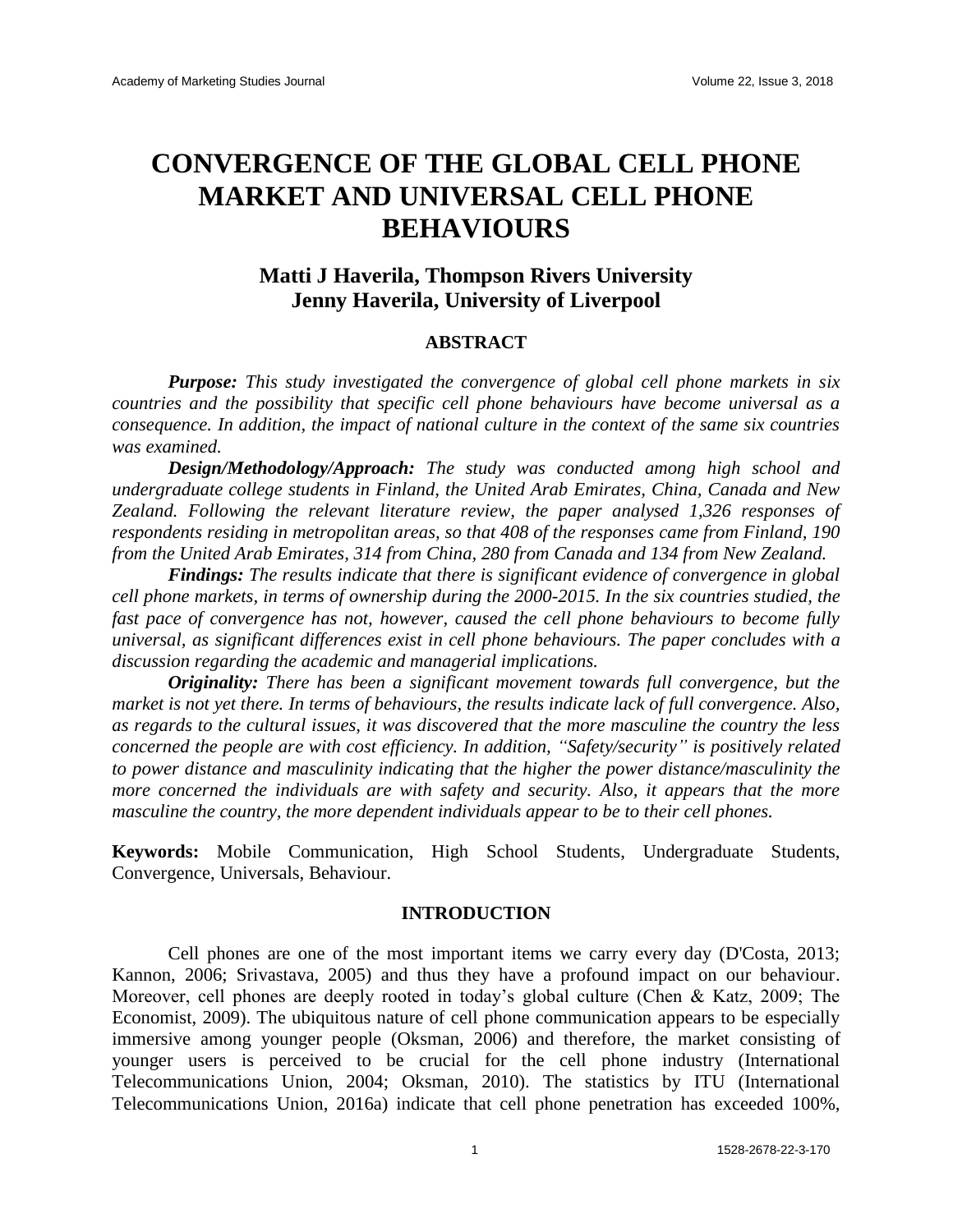indicating possible market saturation. The penetration rates were at 108% globally. Growth rates have fallen, but according to Cellular News (2010), growth is still robust in developed markets, in spite of the fact that penetration levels are greater than 100%. The growth of cell phone subscriptions in the studied countries, in 2000-2015, is presented in Figure 1.



## **FIGURE 1 CELL PHONE SUBSCRIPTIONS PER 100 PERSONS IN THE STUDY COUNTRIES 2000-2015 (INTERNATIONAL TELECOMMUNICATIONS UNION, 2016B)**

The countries under investigation in this study had varying degrees of cell phone penetrations in 2015, with the United Arab Emirates leading the pack with 187.4 per 100 inhabitants. This is followed by 135.5 in Finland, 121.8 in New Zealand, 83.0 in Canada and 92.2 in China.

One of the key concepts in this research is the convergence phenomenon (De-Mooij  $\&$ Hofstede, 2002) and many authors (Assael, 1998; Bullmore, 2000; Czinkota & Ronkainen, 2013; Jain, 1987) generally expect the dynamic convergence phenomenon to lead to homogeneous consumer needs, tastes, behaviours and lifestyles (Shim et al., 2016). It is possible that the ongoing globalisation process is contributing to the convergence of income, media and technology (De-Mooij & Hofstede, 2002). The convergence of income, for example, appears very visibly in a Hans Rosling TED Talk (Rosling, 2006), where he visually demonstrated the overlapping trend of GDP per capita in the world during the last few decades. Cell phone markets have been rapidly growing during last 20-30 years, which has meant that the technology adoption curve of cell phones have been the second fastest after the Internet (Algoso, 2010). Furthermore, cell phone markets have also been converging at a very rapid rate in terms of ownership. The interesting question here is: Is the globalization and subsequent convergence of the cell phone market related to universal cell phone behaviours in the youth segment in the sample countries of this study? As regards to cause and effect, previous research has claimed that with the universal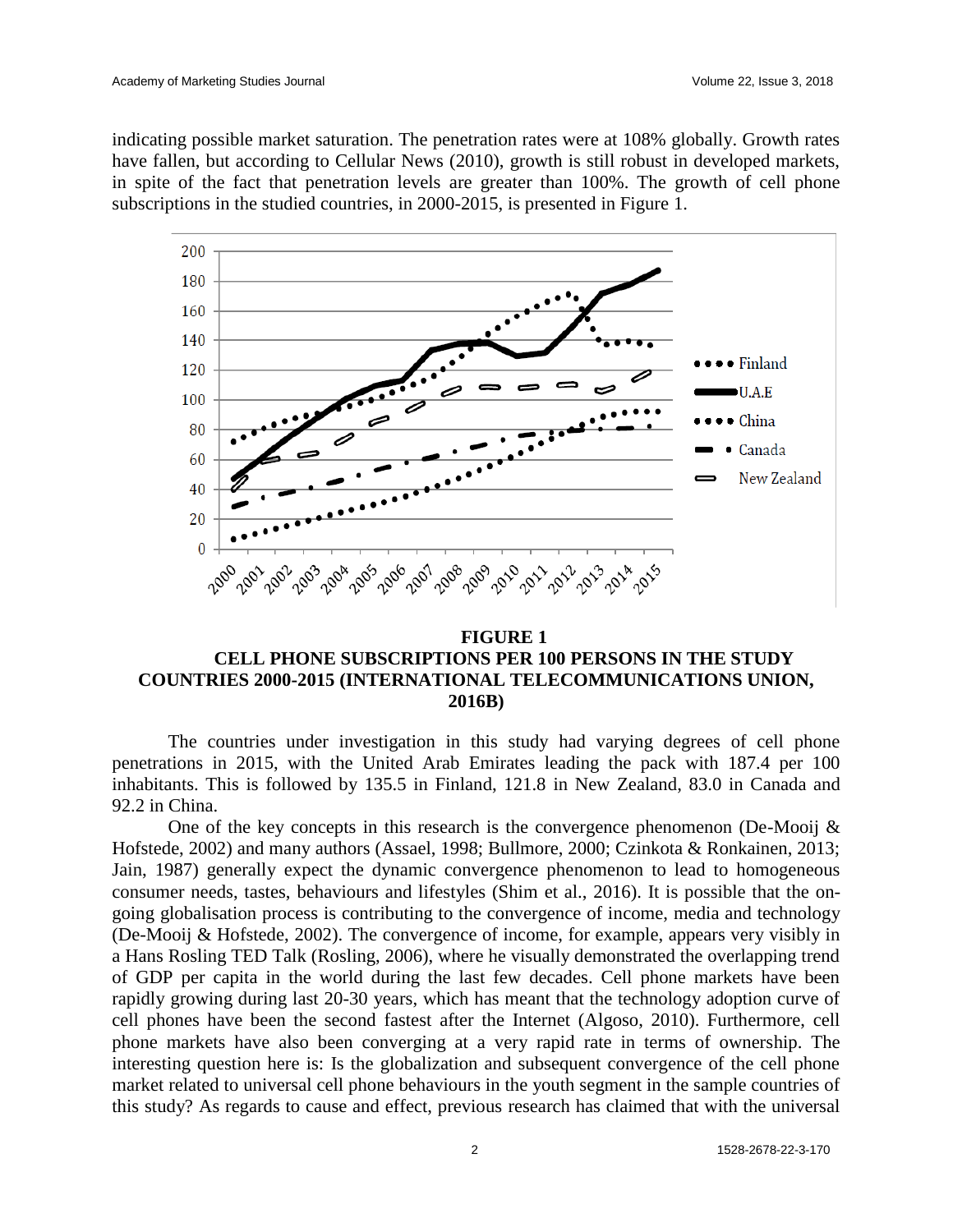social needs, it is not surprising that the cell phone market has been expanding so rapidly (Geser, 2004).

Previous research has indicated that the cell phone behaviours among younger people are different from that of older users. Younger people use their cell phones for the purpose of social stimulation, to remain continually available, for domestic reasons, to leave themselves memos and reminders, for time-keeping, for emergency purposes and to use the phone's phonebook function (Anderson, 2015; Totten, et al., 2005). Furthermore, the convenience of the cell phone enables communication without the surveillance of parents, families and teachers (Auter, 2007; Grant, 2015).

This study analyses, on the one hand, the world telecommunications markets in terms of the convergence phenomenon; and on the other hand, the high school and undergraduate students in Finland, the United Arab Emirates, China, Canada and New Zealand in terms of cell phone behaviours. The investigation of cellular communications as part of our globalized culture is a focal research area. Thus, the first objective of this research is to investigate the convergence/divergence phenomenon in the global cell phone market and to determine whether the global cell phone market has in fact been converging or diverging and also if the global cell phone market can be said to be converged or not.

As mentioned above, the convergence phenomenon can lead to homogeneous consumer (product usage) behaviours and therefore the second objective of this research is to examine the universality of the cell phone behaviours (Aoki & Downes, 2003). Aoki and Downes (2003) investigated young people's use and attitudes towards cell phones as opposed to behaviours. These two concepts are related as a person's attitude affects thoughts, while his/her behaviour affects actions and therefore 'attitude' will be used as a preceding proxy for the actual 'behaviour' in this research (Ajzen, 1991; Ajzen & Fishbein, 1980; Rhodes, 2016). In spite of the fact that the Aoki and Downes (2003) research was published fifteen years ago, the research instrument has been referred to and used in many recent papers (Vanden, 2014; Balakrishnan & Gopal, 2012; Shambare, Rugimbana & Zhowa, 2012; Tessier, 2013). Consequently, the instrument can be concluded to be valid in spite of the fact that cell phones have gone through tremendous change.

Using three different methods to assess the homogeneity may indicate varying degree of universality of the cell phone behaviours. The results may have significant implications for the design and marketing of cell phones. The third research objective is to examine the impact of national borders, which act as surrogates for culture (Dawar & Parker, 1994; Ghemawat & Reiche, 2011) on the cell phone behaviours using the Hofstede cultural dimensions (Hofstede, 1980) as the theoretical framework. It is noteworthy that the original research by Hofstede on cultural dimensions has received critique, but the attractiveness of his indices has not diminished (Baskerville, 2003; McSweeney, 2002).

This exploratory research is organized as follows: Following the introduction section, the convergence of the cell phone communications technology is discussed. This includes the discussion about marketing universals. This is followed by discussion about cell phone behaviours and the Hofstede cultural dimensions. Next the methodology of the research is reviewed. After this, the data analysis will be carried out, which will be followed by the discussion. Finally, recommendations are made for future research, which is followed by the limitations review of the research.

The exploratory research conducted initially analyses the convergence of the cell phone communications technology including a discussion about marketing universals. The discussion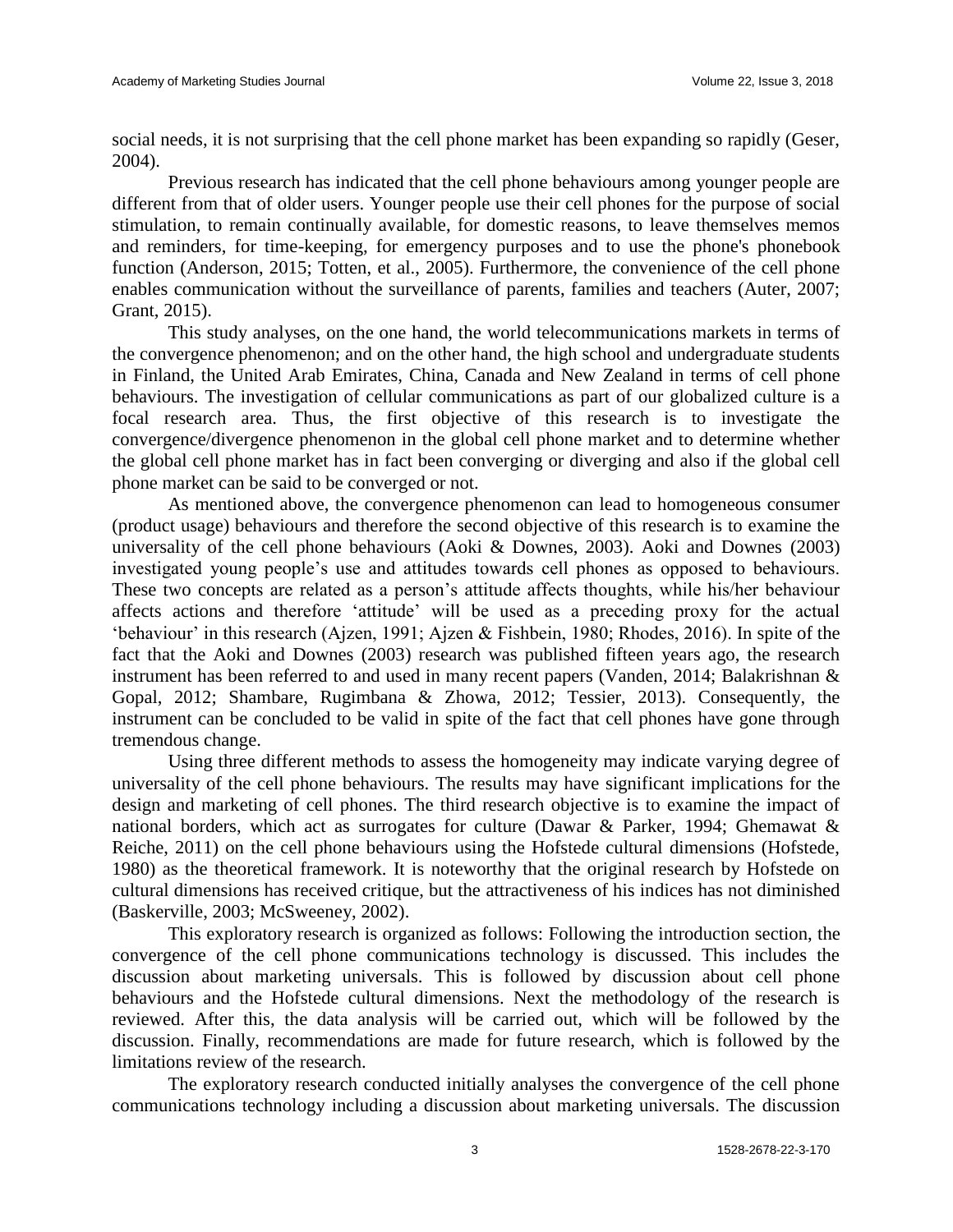then moves onto cell phone behaviours and the Hofstede cultural dimensions. A review of the methodology is then mentioned. A data analysis is then conducted, followed by a discussion about the results and any limitations found. Finally, recommendations are made for future research.

### **THEORETICAL BACKGROUND**

#### **Age and the Use of Communications Technology**

Younger people tend to use digital products and services more than older people (Kangas, Lundvall & Sintonen, 2008). Daily usage time of the Internet for example has been discovered to be longer and frequency of use has been found to be higher with youth (O'Neal et al., 2015; Pontes, Szabo & Griffiths, 2015). Peak Internet and cell phone use occurs in the 15-24 years age bracket (International Telecommunications Union, 2004). Consequently, younger people have been called the "*sweet spot*" of the communications industry (Charny, 2002; Goldenberg et al., 2003) especially in the case of younger males (Kennedy & Funk, 2016) because they are early adopters of new technology and new communications applications. It is no wonder that younger people are therefore the target of advanced mobile communication methods for promotional communications by the media industry (International Telecommunications Union, 2004; Luzi, 2009). At the same time the older population, however, represents more revenue potential for service providers. Moreover, the older populations are likely to favour simplicity over innovation in technology (Krasner, 2007).

More importantly, communication devices are used in different ways on the basis of user needs. Demographic variables like age have an impact on our needs (physiological, safety and security, love and belonging, esteem and self-actualization) (Loo, 2009). For example, previous research (Kannon, 2006) has indicated that more than 75 percent of mobile phone users carry a phone for a sense of security, which is particularly true among older users (over 60 years) (Oksman, 2010) and females (Haverila, 2011). As regards to social interaction among younger people (Oksman, 2010), they perceive communication technology as 'liberating' (Ito, Okabe & Matsuda, 2006; Oksman & Turtiainen, 2004).

#### **Age and Cell Phone Behaviour**

It has been found that young people use their cell phones in unusual ways when compared with older people (Auter, 2007; International Telecommunications Union, 2004; Lee, 2007; Rainier & Keeter, 2006). Their natural enthusiasm for new technology, higher 'cell phone' literacy, spare time and 'critical mass' effect could be contributing factors. Furthermore, the use of communication technology and cell phones are constantly changing particularly among younger people (International Telecommunications Union, 2004). Therefore, over time the perceptions and use of the cell phone are changing. Previous research has discovered that cell phone usage of people probably advances through different patterns of use similar to human development theories (Erikson, 1982; Erikson, 1998; Oksman & Rautiainen, 2003).

Regarding the actual use of cell phones, younger people are heavy users (Auter, 2007) (International Telecommunications Union, 2004) and among the first to adopt new mobile technologies and applications (International Telecommunications Union, 2004; Oksman, 2006). Oksman and Rautiainen (2003) have claimed that the cell phone is a natural, fixed and stable part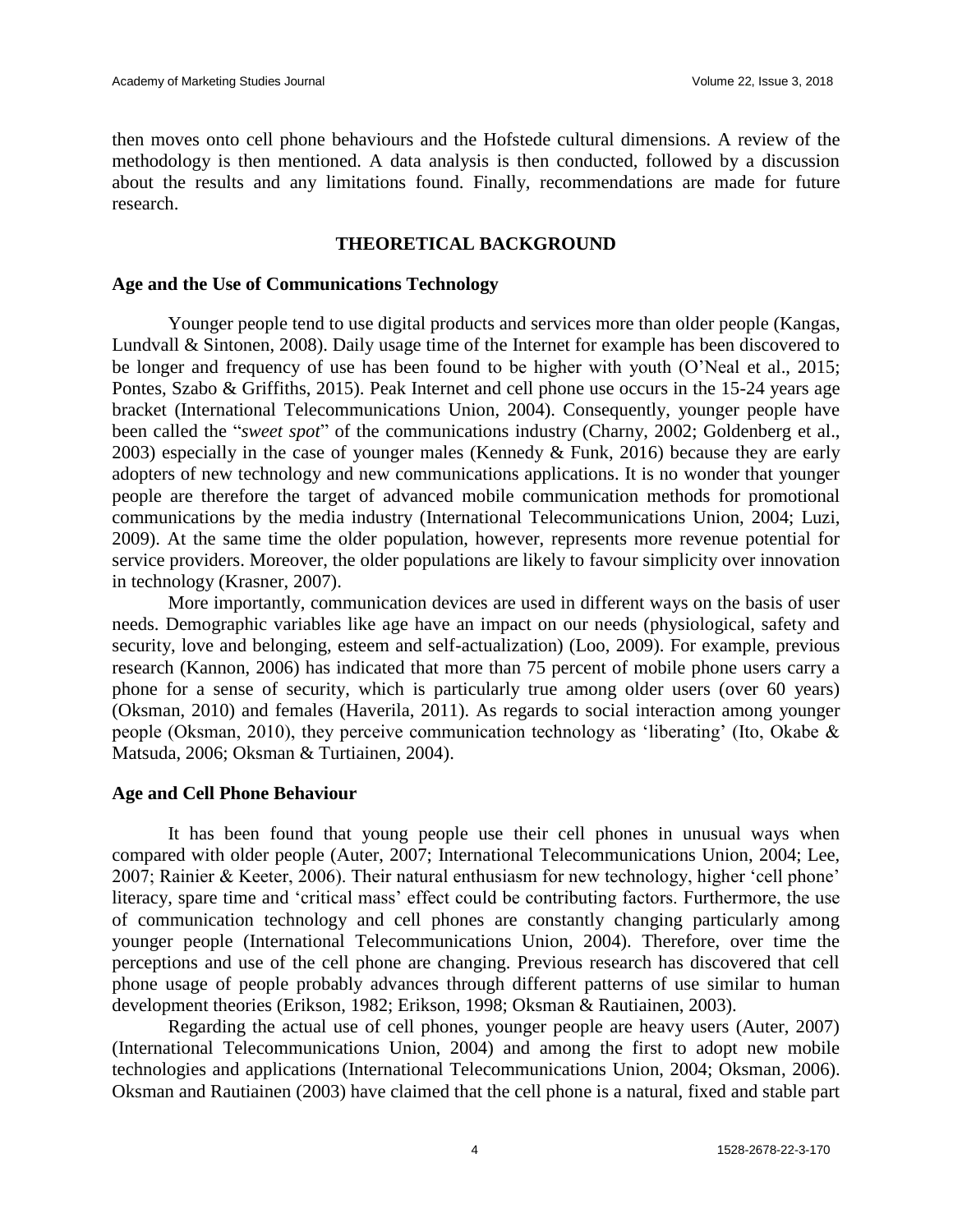of everyday life management and maintenance of social relationships for young people. Furthermore, younger people feel attached to their cell phones (Alexander, Ward & Braun, 2007; Rainier & Keeter, 2006).

Previous research has discovered that age has an impact on consumer behaviour (Cole et al., 2008; Hervé & Mullet, 2009; Lambert-Pandraud & Laurent, 2010) and some even highlight the need for more sophisticated age-based segmentation in high involvement consumer decisionmaking (Simcock, Sudbury & Wright, 2006) such as electronics (Suh, 2009). In the area of cell phone communication, Aoki and Downes (2003) discovered there are 30 different cell phone behaviours, which the researchers were able to collapse into six unique behavioural factors as follows: Necessity in modern times, cost efficiency, safety/security, dependency, negatives and functionality. These variables and factors will be used as the analytical framework for the study.

In conclusion, cell phone communication research has primarily been done among university undergraduate students (Aoki & Downes, 2003; Auter, 2007; Economides & Grousopoulou, 2009; Işıklar & Büyüközkan, 2007; Oksman & Rautiainen, 2002; Oksman & Turtiainen, 2004). The research regarding the convergence of the cell phone market and the cell phone behaviours in various countries is scarce, however (Lee, 2007).

### **Convergence and Marketing Universals**

As indicated earlier, convergence is a phenomenon that leads to homogeneous consumer needs, tastes and lifestyles. Divergence has the opposite effect to convergence. De-Mooij and Hofstede (2002) used the measure of convergence, which is the coefficient of variation (CV), where the standard deviation of a variable (e.g. ownership) is divided by its mean across countries at various points of time (Williamson & Fleming, 1996). In addition, Williamson and Fleming (1996) also measured the mean rate of convergence/divergence per year. De-Mooij and Hofstede (2002) specify that a CV below 0.30 indicates convergence across countries.

As an example of converged markets in Europe in terms of ownership, De-Mooij and Hofstede (2002) specify televisions (CV=0.11), telephone main lines (CV=0.17), automobiles  $(CV=0.18)$ , sales of household cleaning products  $(CV=0.24)$  and consumption of soft drinks (CV=0.29) to be converged. Regarding the rate of convergence, it was mentioned that between 1960 and 1997 the rate of convergence in Europe for television ownership was 2.4%. For radio ownership, the average annual rate of divergence was 0.2%. Their conclusion was that "*countries converge with respect to relatively recent media (e.g. televisions) whereas they diverge with respect to relatively old media (e.g. radio or newspapers)*" (De-Mooij and Hofstede, 2002). Thus, one could expect that cell phone markets would be converging in terms of ownership on a global basis.

De-Mooij and Hofstede (2002) also mention that "*although there is evidence of converging economic systems in Europe, there is no evidence of converging value systems*". In fact, they deduced that there is evidence that consumer behaviour is diverging in Europe by saying that "*converging technology and disappearing income differences across countries will not lead to homogenization of consumer behaviour. Rather, consumer behaviour will become more heterogeneous because of cultural differences*". From the point of view of this research, the notion by De-Mooij and Hofstede (2002) of the existence of global teenagers is interesting due to the age range of the sample population of this study (young people between 15 and 25 years). Global teenagers possess similar values regardless of their country of origin (Assael, 1998).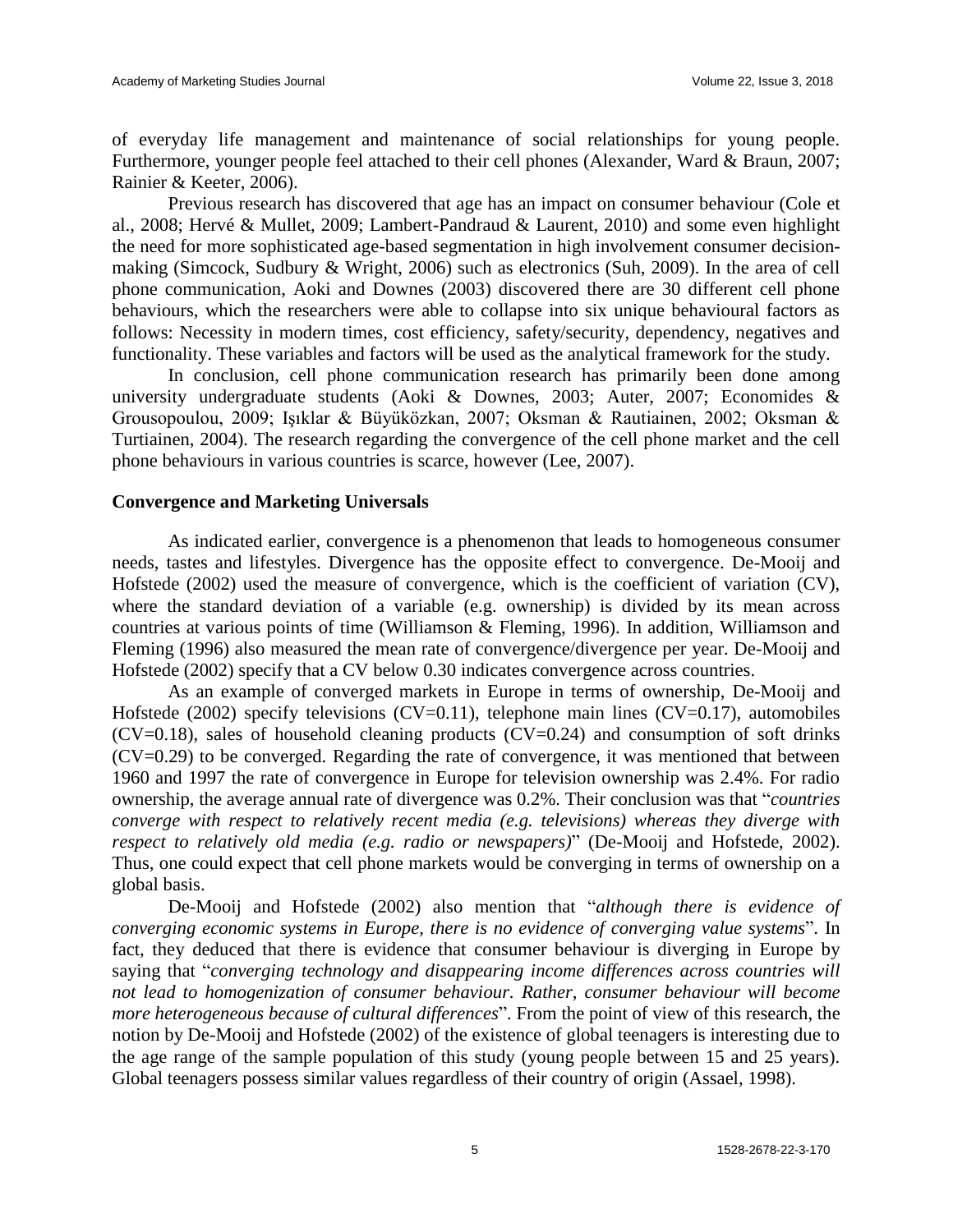Marketing universal is a concept related to the convergence phenomenon. Dawar and Parker (1994) define "*marketing universals as consumer behaviours within a segment and toward a particular product category that are invariant across national cultures*". Against this definition, the assessment of the universal nature of cell phone behaviours, as defined by Aoki and Downes (2003), is appropriate because the context of the study is the youth (segment) and the product category is cell phones. The issue here is that if cell phone behaviours are universal, managers should consider not using national borders as the basis of segmentation; rather individual criteria should be used as segmentation criteria.

Dawar and Parker (1994) state that nationality is typically used as a surrogate for culture due to the fact that all members of a given nation share a similar history, language, political and educational environment. Thus the internal communality within samples determines the operational definition of national culture in most cross-cultural studies in marketing. They also emphasize that consumer behaviour is "*culture bound*", when national borders are the basis for segmentation. This is typically the case in many food products where local adaptation strategies are needed. Many other products (e.g. medical products) are culture-independent (Dawar & Parker, 1994).

Thus, the issue in this study is the investigation of national (culture bound) versus individual segmentation strategy. The testing of the marketing universality in the Dawar and Parker (1994) study was done on three levels as follows: (1) Whether specific consumer behaviours exist in a national culture, (2) whether the relative order of importance across national cultures is the same and finally (3) whether the absolute level of behaviours is the same across national cultures. The simple existence is not perceived to be sufficient criteria for the presence of marketing universal and thus more rigorous tests are needed.

Rank order is the assessment criteria for the second level and the detection of significant differences is the assessment criteria for the third level. As regards to the third level, Dawar and Parker (1994) underline, however, that the emphasis should be in the discovery of managerially relevant (substantive) differences rather than statistical differences. This means that statistical differences might exist between populations, but whether these differences are managerially meaningful is another issue (Sawyer & Peter, 1983).

### **Dimensions of National Culture**

The assessment of the differences in national culture is in many cases done using the dimensions developed by Hofstede (1980). The original study concluded that there are four dimensions according to which the various cultures can be assessed. These are Power Distance (PDI), Individualism/Collectivism (IDV), Masculinity/Femininity (MAS) and Uncertainty Avoidance (UAI). Later on, a fifth dimension, Long-Term versus Short-Term Orientation (LTO) was introduced. This was not used, however, in this research due to insufficient data. All dimensions were originally measured with an index ranging from 0 to 100. Some countries that were not part of the original study can, however, have an index with a value over 100. The four original dimensions will be briefly discussed in the following paragraphs.

Power distance (PDI) has been defined as the extent to which less powerful members of a society accept and expect the power to be distributed unequally (Hofstede, 2013). In countries like Saudi Arabia (PDI index 95) and China (PDI index 80) every person has his/her equitable place in a society, older people are respected and status is an important element of power. In countries with relatively low power distance like Canada (PDI index 39), New Zealand (PDI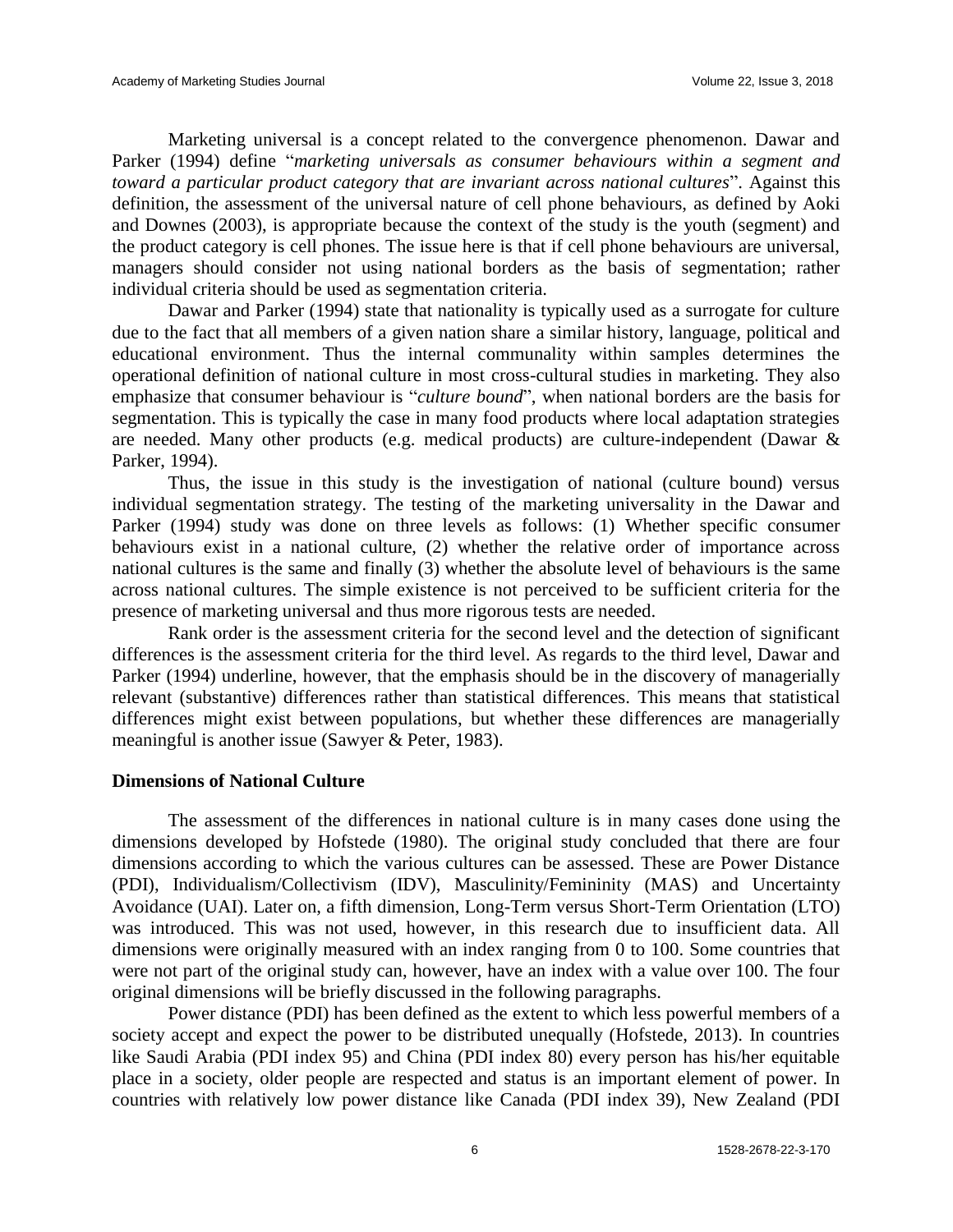index 22) and Finland (PDI index 33) people try to look younger and the powerful people try to look less powerful (De-Mooij & Hofstede, 2002; Hofstede, 2013).

Individualism (IDV) has been defined as a preference for a loosely-knit social framework in which individuals are expected to take care of themselves and their immediate families only. The opposite of individualism has been called collectivism and represents a preference for a tightly-knit framework in society in which individuals can expect their relatives or members of a particular in-group to look after them in exchange for unquestioning loyalty (Hofstede, 2013). Individualistic cultures appreciate more explicit verbal communication, whilst in collectivistic cultures communication is more implicit. Thus, individuals in collectivistic countries like the United Arab Emirates (IDV index 25) and China (IDV 20 index) are more concerned about personal ties, belonging to a group, acceptance and respect in a group and tend to distrust people outside their group. In relatively individualistic countries like Canada (IDV index 80), New Zealand (IDV index 79) and Finland (IDV index 63), individuals are more likely to leave the parental home at a younger age and also prefer to live alone than with a friend or acquaintance.

The masculinity (MAS) dimension signifies a preference in society for achievement, heroism, assertiveness and material reward for success and thus the society is more competitive. Femininity on the other hand indicates a preference for cooperation, modesty, caring for the weak and quality of life and thus the society is more consensus-oriented (Hofstede, 2013). Thus, individuals in relatively masculine countries like China (MAS index 66), New Zealand (MAS index 58), Canada (MAS index 52) and the United Arab Emirates (MAS 50 index) have communication styles that are more direct, concise and unemotional. In relatively feminine countries like Finland (MAS index 26), individuals are more likely to appreciate gender equality and thus there are less prescriptive role behaviours linked to each gender.

Finally, the Uncertainty Avoidance (UAI) dimension states the degree to which the members of a society feel uncomfortable with uncertainty and ambiguity. The issue here is how a society deals with the fact that the future can never be known. Thus, the question is that should we try to control the future or just let it happen (Hofstede, 2013). Countries having strong a UAI index like the United Arab Emirates (UAI index 80) or a relatively strong UAI index like Finland (UAI index 59), New Zealand (UAI index 49) and Canada (UAI index 48) have (relatively) rigid codes of belief and behaviour and do not like unorthodox behaviour and ideas. Countries with a weak UAI index like China (UAI index 30) maintain a more relaxed attitude where practice counts more than principles (Hofstede, 2013).

#### **METHODOLOGY**

#### **Sample**

The respondents for the behavioural part of the study are high school and undergraduate students located in the metropolitan areas in Finland, the United Arab Emirates, China, Canada and New Zealand as data collection was conveniently available in these countries. The sampling method applied was cluster sampling (Hoang, 2007). The cluster was high school and higher education students. An e-mail with a link to an Internet survey was sent to the respondents. English was used as the language in the survey as all respondents had good command of this language. The respondents were between 15 and 25 years of age. See Table 1 for a breakdown of respondent characteristics. Dawar and Parker (1994) point out that taking a random sample in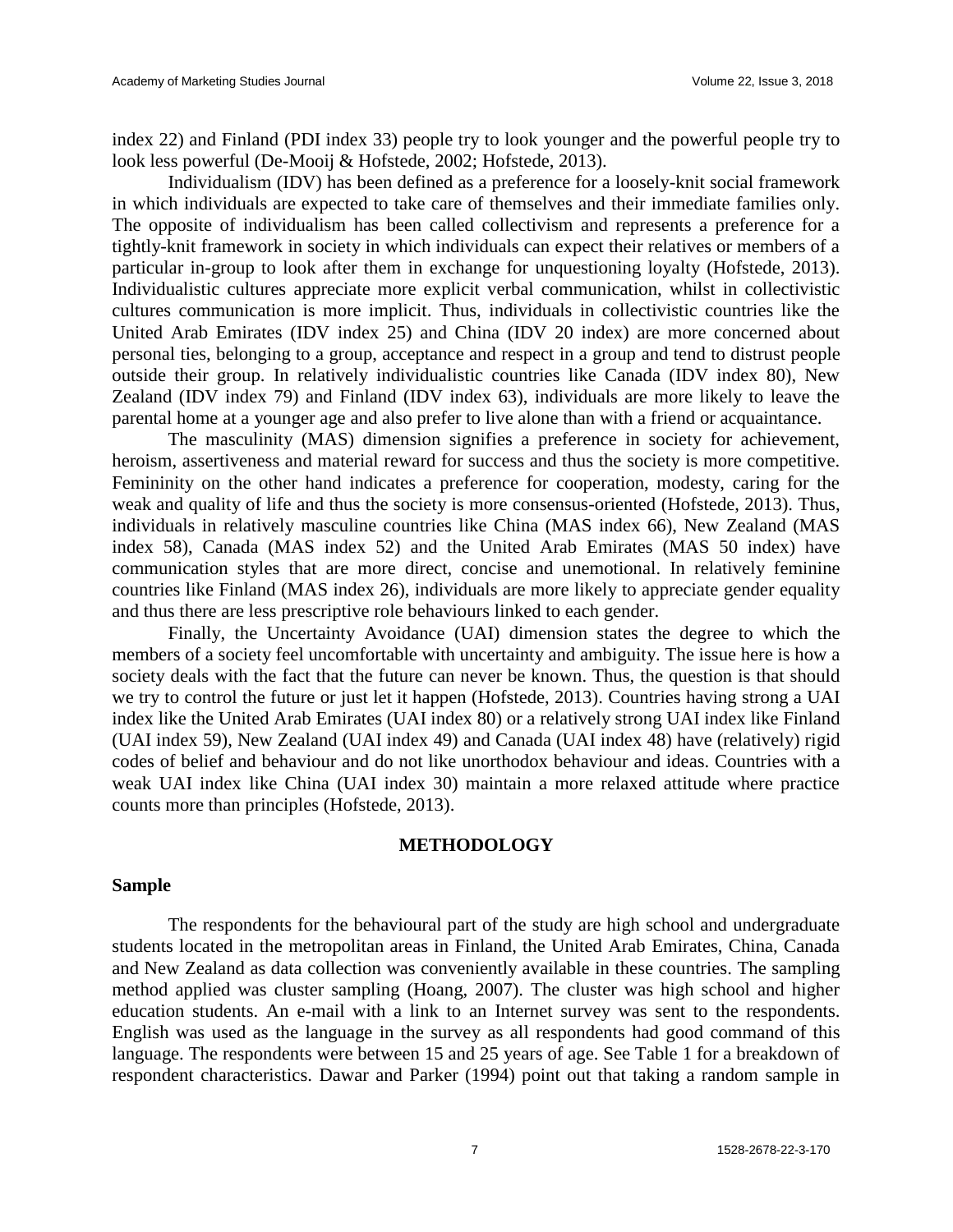| Table 1                                                     |      |              |  |  |  |  |  |  |  |  |
|-------------------------------------------------------------|------|--------------|--|--|--|--|--|--|--|--|
| <b>SAMPLE POPULATION</b>                                    |      |              |  |  |  |  |  |  |  |  |
| <b>Average age (Standard deviation)</b><br># of respondents |      |              |  |  |  |  |  |  |  |  |
| Finland                                                     | 408  | 21.35(4.14)  |  |  |  |  |  |  |  |  |
| <b>United Arab Emirates</b><br>19.14 (2.46)<br>190          |      |              |  |  |  |  |  |  |  |  |
| China                                                       | 314  | 17.63(1.88)  |  |  |  |  |  |  |  |  |
| Canada                                                      | 280  | 19.20 (2.26) |  |  |  |  |  |  |  |  |
| New Zealand                                                 | 134  | 21.66(3.60)  |  |  |  |  |  |  |  |  |
| Total                                                       | 1326 | 19.73 (3.42) |  |  |  |  |  |  |  |  |

multiple countries is not appropriate for the studies of marketing universals where the focus is a particular product launched in several markets and targeted to a specific market segment.

#### **Measurement and Questionnaire Development**

In order to calculate the CV, the cell phone ownership statistics provided by ITU (International Telecommunications Union, 2016b) were used in this study. As mentioned, the measure of convergence, the CV, is calculated by dividing the standard deviation of a variable (ownership) by its mean across countries at various points in time.

The cell phone attitudes (Appendix) as developed by Aoki and Downes (2003) were used preceding proxy for the actual 'behaviour'. We asked the respondents to indicate their preference to the behaviours using an Internet-based questionnaire with a Likert type scale 1-7 (1=very unimportant, 7=very important).

#### **Method**

JMP software (version 13 for Mac) by SAS was used for the statistical analysis. To meet our first research objective, i.e. the convergence/divergence phenomenon in the global cell phone market, we calculated the means and standard deviations of cell phone ownership in 198 countries using the data provided by ITU (International Telecommunications Union, 2016). The time frame was 2000-2015. Second, the differences in cell phone behaviours and behavioural factors between the countries were assessed using ANOVA. Third, the analysis was done so that all countries were included in the data set when assessing the convergence of the cell phone markets. Fourth, the analysis was carried out on a country by country basis in order to assess the universality of cell phone behaviours when all six countries were present in the analysis, as well as on a country by country basis. Finally, the relationship between the cell phone behaviours and Hofstede cultural dimensions was examined using ANOVA.

#### **DATA ANALYSIS AND DISCUSSION**

#### **Convergence Data**

The convergence results in terms of cell phone ownership in 198 countries can be seen in Table 2 and are also demonstrated in Figures 2 and 3. The remaining countries which did not have complete data in the ITU (International Telecommunications Union, 2016b) statistics during 2000-2015 were excluded from this analysis. These countries were typically very small and thus the impact of this exclusion is negligible. The results in Table 2 are based on the fact that the average ownership (cell phone subscriptions per 100 people) has been increasing by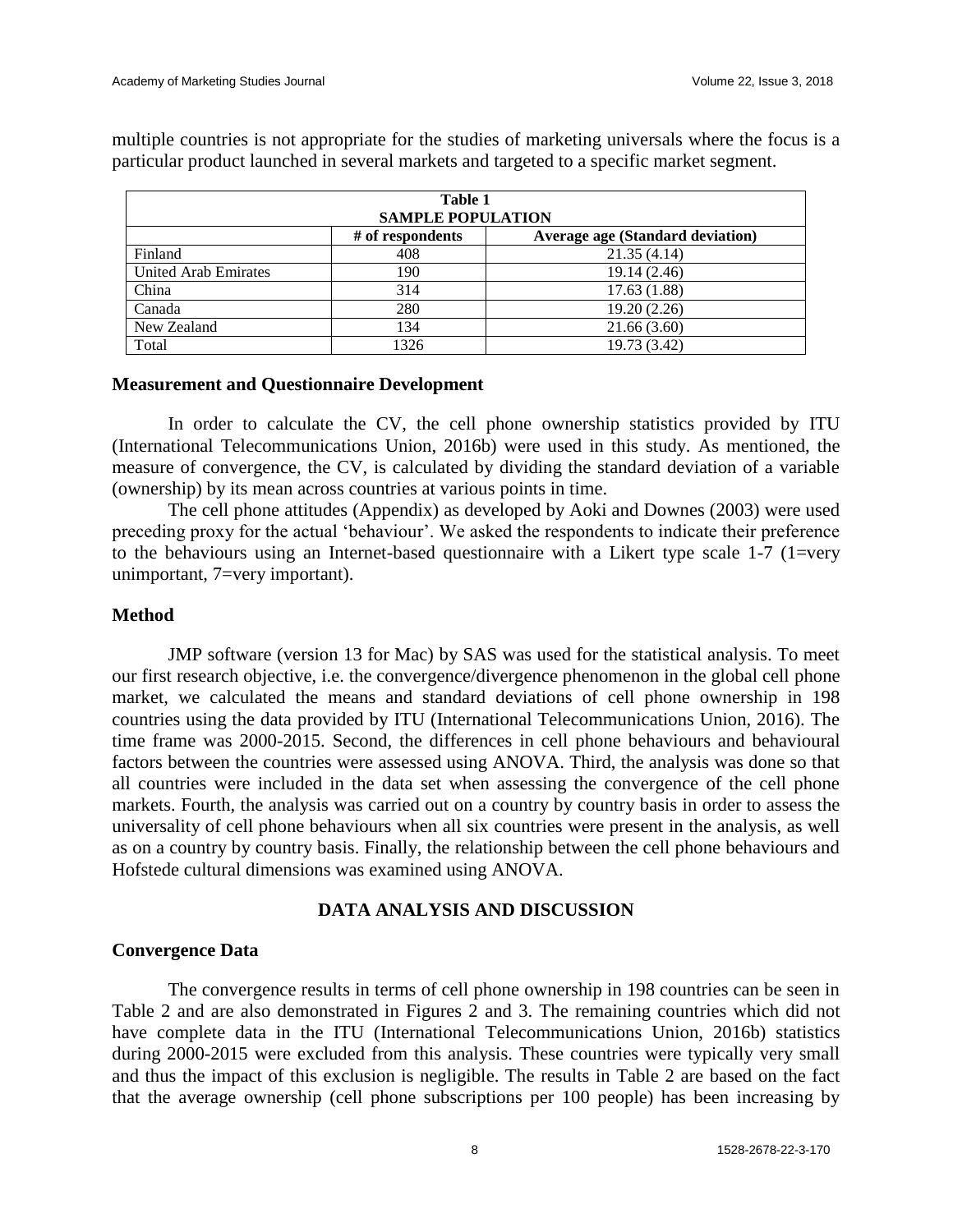about 13.43% p.a. between 2000 and 2015. At the same time the standard deviation has also increased, but by a much lower rate of 4.23% and also, since 2006, the standard deviation has stabilized too slightly above 40. In other words, the dualization of cell phone ownership in the 198 countries has moderated.

|                                  | <b>Table 2</b>                                                                                                                            |                           |      |                      |  |  |  |  |  |  |  |  |
|----------------------------------|-------------------------------------------------------------------------------------------------------------------------------------------|---------------------------|------|----------------------|--|--|--|--|--|--|--|--|
|                                  | CONVERGENCE (CV) AND SPEED OF CONVERGENCE IN THE CELL PHONE MARKETS IN<br>TERMS OF OWNERSHIP IN 198 COUNTRIES IN 2000-2015 (INTERNATIONAL |                           |      |                      |  |  |  |  |  |  |  |  |
| TELECOMMUNICATIONS UNION, 2016B) |                                                                                                                                           |                           |      |                      |  |  |  |  |  |  |  |  |
|                                  | <b>Average ownership</b>                                                                                                                  | <b>Standard deviation</b> | CV   | Speed of convergence |  |  |  |  |  |  |  |  |
| 2000                             | 16.38                                                                                                                                     | 22.46                     | 1.37 |                      |  |  |  |  |  |  |  |  |
| 2001                             | 21.42                                                                                                                                     | 26.40                     | 1.23 | 10.11%               |  |  |  |  |  |  |  |  |
| 2002                             | 25.74                                                                                                                                     | 29.04                     | 1.13 | 8.47%                |  |  |  |  |  |  |  |  |
| 2003                             | 30.94                                                                                                                                     | 31.71                     | 1.02 | 9.15%                |  |  |  |  |  |  |  |  |
| 2004                             | 37.32                                                                                                                                     | 33.75                     | 0.90 | 11.76%               |  |  |  |  |  |  |  |  |
| 2005                             | 45.43                                                                                                                                     | 37.31                     | 0.82 | 9.20%                |  |  |  |  |  |  |  |  |
| 2006                             | 55.78                                                                                                                                     | 40.23                     | 0.72 | 12.16%               |  |  |  |  |  |  |  |  |
| 2007                             | 65.07                                                                                                                                     | 43.02                     | 0.65 | 9.73%                |  |  |  |  |  |  |  |  |
| 2008                             | 75.57                                                                                                                                     | 43.93                     | 0.58 | 10.74%               |  |  |  |  |  |  |  |  |
| 2009                             | 82.95                                                                                                                                     | 44.01                     | 0.53 | 8.73%                |  |  |  |  |  |  |  |  |
| 2010                             | 90.05                                                                                                                                     | 42.99                     | 0.48 | 10.01%               |  |  |  |  |  |  |  |  |
| 2011                             | 96.08                                                                                                                                     | 42.63                     | 0.44 | 7.06%                |  |  |  |  |  |  |  |  |
| 2012                             | 100.5                                                                                                                                     | 42.71                     | 0.42 | 4.22%                |  |  |  |  |  |  |  |  |
| 2013                             | 104.1                                                                                                                                     | 42.53                     | 0.41 | 3.81%                |  |  |  |  |  |  |  |  |
| 2014                             | 106.3                                                                                                                                     | 41.94                     | 0.39 | 3.43%                |  |  |  |  |  |  |  |  |
| 2015                             | 108.4                                                                                                                                     | 41.80                     | 0.39 | 2.25%                |  |  |  |  |  |  |  |  |

The values in Table 2 indicate that the cell phone markets have been converging in terms of ownership as the convergence values (CV) have decreased dramatically. As mentioned, De-Mooij and Hofstede (2002) used 0.30 as a threshold value, meaning that the market is converged if the value is below 0.30. Since the latest convergence value in 2015 was still above 0.30, it is apparent that the cell phone market is not yet fully converged on a global basis in terms of ownership. Therefore, one might also expect that there are still significant differences in cell phone behaviours between the countries present in this study and thus the behaviours are not yet universal.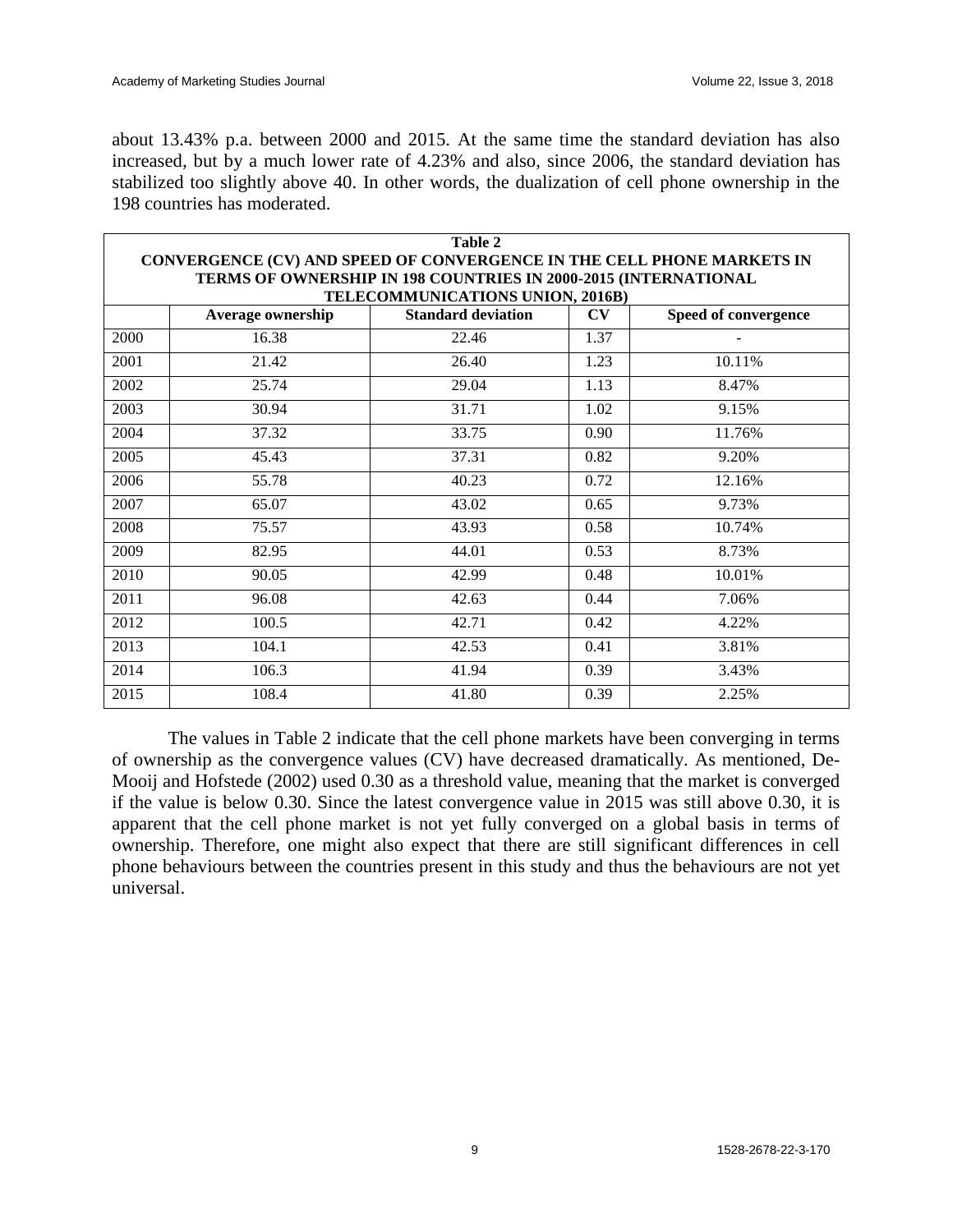

### **FIGURE 2 CONVERGENCE (CV) IN THE CELL PHONE MARKETS IN TERMS OF OWNERSHIP IN 198 COUNTRIES IN 2000-2015.**

When looking at Figure 3, which demonstrates the speed of convergence in the 198 countries, it can be said that the speed of convergence has been very fast and much faster than in any of the markets mentioned in the De-Mooij and Hofstede (2002) study. The average speed of convergence between 2001 and 2015 was 10.11%, which slowed to 2.25% in 2015. Whether the speed of convergence in 2015 will remain at a much lower level remains to be seen. It is quite likely that passing underneath the convergence level of 0.30 in the cell phone market in terms of ownership will still take a few years.



**FIGURE 3 MEAN RATE OF CONVERGENCE (+) OR DIVERGENCE (-) IN 198 COUNTRIES IN 2000-2015**

#### **Descriptive Statistics and Tests of the Cell Phone Behaviour Universality**

As mentioned in the literature review, the Aoki and Downes (2003) cell phone behaviours and factors (i.e., linear aggregation of the relevant behaviours) are used as the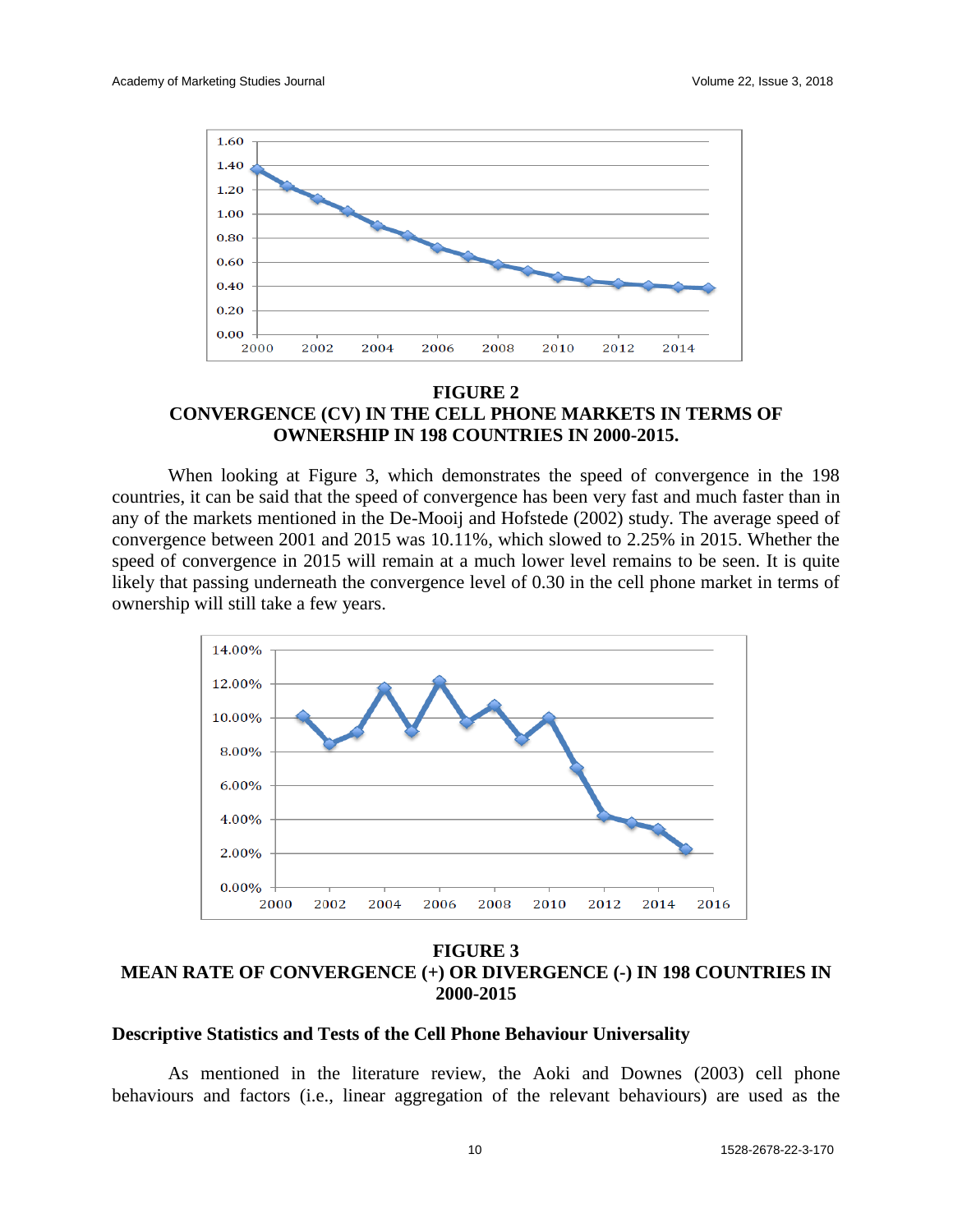analytical framework for the study. Furthermore, the testing procedure of marketing universals necessitates a matched sample of respondents across countries in order to prevent attributing differences (Dawar & Parker, 1994). This was the case in this study due to the fact that all respondents were students between 15 and 25 years old.

Table 3 includes the mean values and standard deviations of the behavioural variables and factors in the data set. The behaviour number 19 "*With a cell phone I can keep in touch with my family members*" was perceived to be the most important one and the behaviour number 26 "*I am often distracted by my cell phone when driving*" was perceived to be the least important cell phone behaviour among all respondents. The behavioural factor "*Safety and security*" was perceived to be the most important and the factor "*Non-calling functionality*" was the least important behavioural factor.

The first criterion for the existence of marketing universal was whether specific consumer behaviours exist in a culture. As the data in Tables 3 and 4 reveals, most behaviours and behavioural factors scored higher than 4 on the 7-point Likert scale. Those factors with a score just below 4 had standard deviation of at least 1.5 indicating that all behaviours meet the first criteria for the existence of marketing universal. The simple existence of a behaviour is not, however, sufficiently informative in the marketing context (Dawar & Parker, 1994).

|                | Table 3<br>IMPORTANCE OF CELL PHONE BEHAVIOURS IN ALL COUNTRIES (1=VERY UNIMPORTANT,<br>7=VERY IMPORTANT) |                  |
|----------------|-----------------------------------------------------------------------------------------------------------|------------------|
| #              | <b>Variables/factors</b>                                                                                  | Mean (Std. Dev.) |
| $\mathbf{1}$   | Time efficiency                                                                                           | 4.99(1.61)       |
| $\overline{2}$ | Wasted time                                                                                               | 4.39(1.80)       |
| 3              | Successful                                                                                                | 5.17(1.68)       |
| 4              | Multi-tasking                                                                                             | 5.03(1.67)       |
| 5              | Out-of-touch                                                                                              | 4.69(1.88)       |
| 6              | <b>Brand</b>                                                                                              | 4.57(1.92)       |
| $\overline{7}$ | Re-schedule appointments                                                                                  | 4.28(1.97)       |
| Factor 1       | <b>Necessity in modern times</b>                                                                          | 4.73(1.26)       |
| 8              | Financially beneficial                                                                                    | 4.36(1.79)       |
| 9              | Affordable                                                                                                | 4.23(1.79)       |
| 10             | Cell phone instead                                                                                        | 4.23(1.88)       |
| 11             | Long distance calls                                                                                       | 3.80(1.81)       |
| 12             | Cell phone cheaper                                                                                        | 3.74(1.90)       |
| Factor 2       | <b>Cost efficiency</b>                                                                                    | 4.07(1.53)       |
| 13             | Safe at night                                                                                             | 4.94(1.87)       |
| 14             | In touch with parents                                                                                     | 5.05(1.85)       |
| 15             | Not worry                                                                                                 | 4.84(1.88)       |
| 16             | Safe driving                                                                                              | 4.12(1.93)       |
| 17             | Emergency                                                                                                 | 4.73 (1.98)      |
| 18             | My parent                                                                                                 | 4.61(1.83)       |
| 19             | Family members                                                                                            | 5.74(1.40)       |
| Factor 3       | Safety/security                                                                                           | 4.86(1.34)       |
| 20             | Disconnected                                                                                              | 5.23(1.83)       |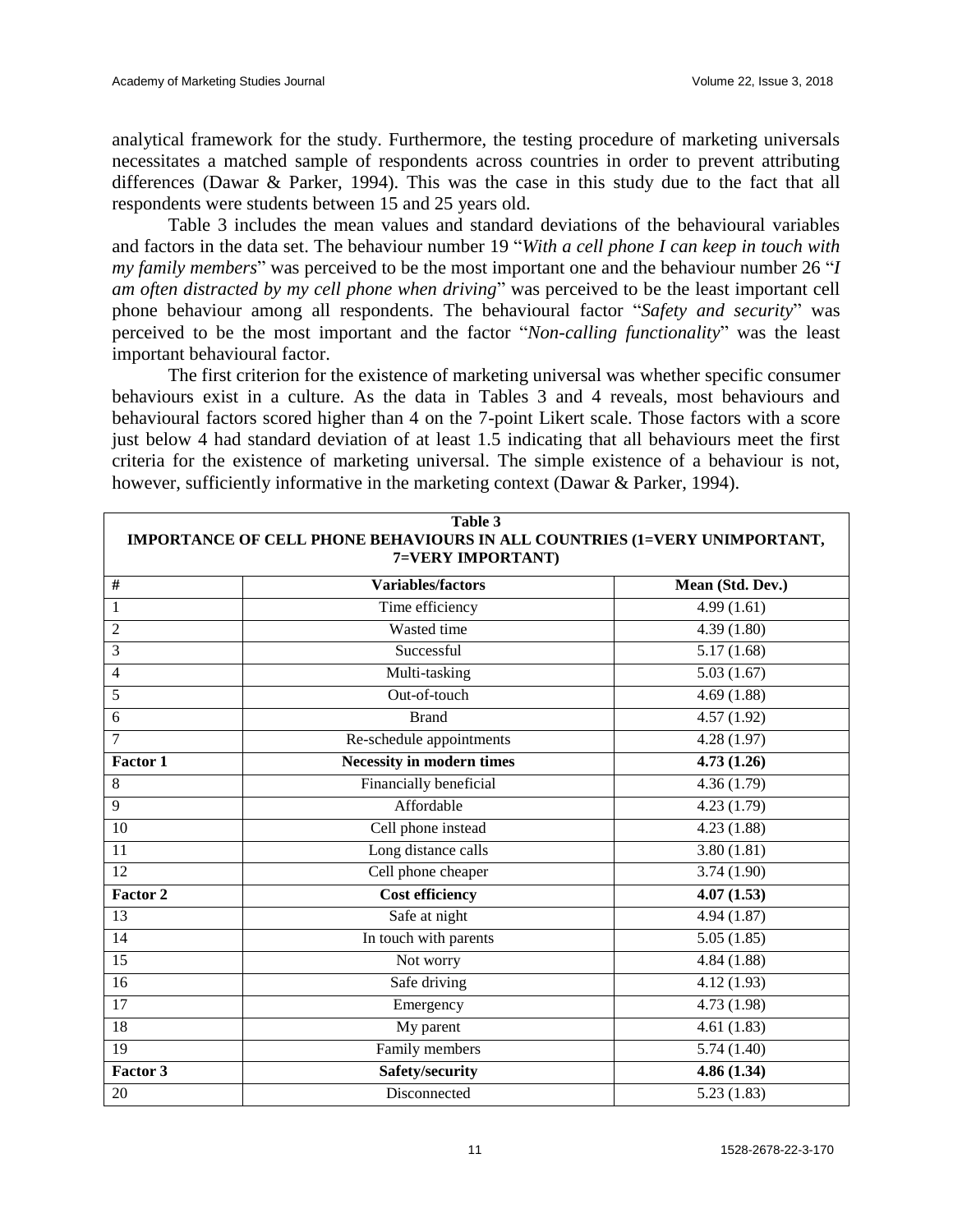| Table 3           |                                                                           |             |  |  |  |  |  |  |  |  |  |  |
|-------------------|---------------------------------------------------------------------------|-------------|--|--|--|--|--|--|--|--|--|--|
|                   | IMPORTANCE OF CELL PHONE BEHAVIOURS IN ALL COUNTRIES (1=VERY UNIMPORTANT, |             |  |  |  |  |  |  |  |  |  |  |
| 7=VERY IMPORTANT) |                                                                           |             |  |  |  |  |  |  |  |  |  |  |
| 21                | Lost                                                                      | 4.87(1.93)  |  |  |  |  |  |  |  |  |  |  |
| 22                | Always on                                                                 | 5.30(1.85)  |  |  |  |  |  |  |  |  |  |  |
| 23                | Upset                                                                     | 3.57(1.79)  |  |  |  |  |  |  |  |  |  |  |
| <b>Factor 4</b>   | <b>Dependency</b>                                                         | 4.74 (1.44) |  |  |  |  |  |  |  |  |  |  |
| 24                | <b>Distracts</b>                                                          | 3.73(1.77)  |  |  |  |  |  |  |  |  |  |  |
| 25                | Embarrassed                                                               | 4.85(1.76)  |  |  |  |  |  |  |  |  |  |  |
| 26                | Distracts driving                                                         | 3.40(1.77)  |  |  |  |  |  |  |  |  |  |  |
| 27                | Accessible                                                                | 3.59(1.87)  |  |  |  |  |  |  |  |  |  |  |
| 28                | Addictive                                                                 | 4.39(1.93)  |  |  |  |  |  |  |  |  |  |  |
| Factor 5          | <b>Negatives</b>                                                          | 3.99(1.23)  |  |  |  |  |  |  |  |  |  |  |
| 29                | Learn non-calling functions                                               | 3.83(1.98)  |  |  |  |  |  |  |  |  |  |  |
| 30                | Use non-calling functions                                                 | 3.67(1.98)  |  |  |  |  |  |  |  |  |  |  |
| <b>Factor 6</b>   | <b>Non-calling functionality</b>                                          | 3.75(1.70)  |  |  |  |  |  |  |  |  |  |  |

|                                                                                   | <b>Table 4</b>                                                                                                                               |             |             |             |             |             |  |  |  |  |  |  |  |  |
|-----------------------------------------------------------------------------------|----------------------------------------------------------------------------------------------------------------------------------------------|-------------|-------------|-------------|-------------|-------------|--|--|--|--|--|--|--|--|
| MEAN VALUES AND STANDARD DEVIATIONS OF CELL PHONE BEHAVIOURS (1=VERY              |                                                                                                                                              |             |             |             |             |             |  |  |  |  |  |  |  |  |
|                                                                                   | UNIMPORTANT, 7=VERY IMPORTANT)*<br>#<br><b>Behavioural variable</b><br><b>UAE</b><br>China<br><b>New Zealand</b><br><b>Finland</b><br>Canada |             |             |             |             |             |  |  |  |  |  |  |  |  |
|                                                                                   |                                                                                                                                              |             |             |             |             |             |  |  |  |  |  |  |  |  |
| $\mathbf{1}$                                                                      | Time efficiency**                                                                                                                            | 5.08(1.42)  | 5.25(1.69)  | 4.71(1.65)  | 4.70(1.70)  | 5.63(1.49)  |  |  |  |  |  |  |  |  |
| $\overline{2}$                                                                    | Wasted time**                                                                                                                                | 4.03(1.82)  | 4.39(1.88)  | 4.61(1.70)  | 4.21(1.72)  | 5.32(1.59)  |  |  |  |  |  |  |  |  |
| 3                                                                                 | Successful**                                                                                                                                 | 5.05(1.66)  | 5.45(1.70)  | 5.11(1.60)  | 5.02(1.72)  | 5.62(1.74)  |  |  |  |  |  |  |  |  |
| $\overline{4}$                                                                    | Multi-tasking**                                                                                                                              | 4.79 (1.79) | 5.32(1.77)  | 4.97(1.54)  | 4.90(1.69)  | 5.80(1.42)  |  |  |  |  |  |  |  |  |
| 5                                                                                 | Out-of-touch**                                                                                                                               | 4.50(1.92)  | 5.04(1.98)  | 4.73(1.80)  | 4.45(1.89)  | 5.13(1.60)  |  |  |  |  |  |  |  |  |
| 6<br>Brand*<br>4.37(1.98)<br>4.74(2.09)<br>4.77(1.81)<br>4.48(1.85)<br>4.67(1.82) |                                                                                                                                              |             |             |             |             |             |  |  |  |  |  |  |  |  |
| 7                                                                                 | Re-schedule<br>appointments**                                                                                                                | 4.03(1.87)  | 4.66(2.06)  | 4.34(1.89)  | 4.04 (1.99) | 4.87(2.09)  |  |  |  |  |  |  |  |  |
| 8                                                                                 | Financially                                                                                                                                  | 4.88(1.54)  | 4.24(1.99)  | 4.03(1.75)  | 4.20(1.92)  | 4.10(1.96)  |  |  |  |  |  |  |  |  |
| 9                                                                                 | beneficial**<br>Affordable**                                                                                                                 | 5.12(1.38)  | 3.78(1.90)  | 3.84(1.69)  | 3.83(1.81)  | 3.91(1.91)  |  |  |  |  |  |  |  |  |
|                                                                                   |                                                                                                                                              |             |             |             |             |             |  |  |  |  |  |  |  |  |
| 10                                                                                | Cell phone instead**                                                                                                                         | 5.08(1.61)  | 3.66(1.95)  | 4.07(1.67)  | 3.92(1.91)  | 3.50(2.01)  |  |  |  |  |  |  |  |  |
| 11                                                                                | Long distance calls**                                                                                                                        | 4.60(1.48)  | 3.65(1.86)  | 3.91 (1.70) | 3.36(1.82)  | 2.34(1.68)  |  |  |  |  |  |  |  |  |
| $\overline{12}$                                                                   | Cell phone cheaper**                                                                                                                         | 4.66(1.71)  | 3.22(1.84)  | 3.54(1.74)  | 3.58(1.96)  | 2.50(1.51)  |  |  |  |  |  |  |  |  |
| 13                                                                                | Safe at night**                                                                                                                              | 4.57(1.94)  | 5.33(1.95)  | 4.84(1.63)  | 4.97(1.81)  | 5.69(1.91)  |  |  |  |  |  |  |  |  |
| 14                                                                                | In touch with<br>parents**                                                                                                                   | 4.33(1.87)  | 5.64(1.87)  | 5.59(1.50)  | 5.11(1.78)  | 5.07(1.91)  |  |  |  |  |  |  |  |  |
| 15                                                                                | Not worry**                                                                                                                                  | 4.13(1.88)  | 5.55(1.78)  | 5.40(1.57)  | 4.81(1.85)  | 4.72(2.00)  |  |  |  |  |  |  |  |  |
| 16                                                                                | Safe driving**                                                                                                                               | 3.61(1.85)  | 4.52(2.01)  | 4.42(1.66)  | 4.08(1.96)  | 4.48 (2.20) |  |  |  |  |  |  |  |  |
| 17                                                                                | Emergency**                                                                                                                                  | 4.16(1.98)  | 5.28(2.01)  | 5.55(1.45)  | 4.56(1.90)  | 4.15(2.32)  |  |  |  |  |  |  |  |  |
| 18                                                                                | My parent**                                                                                                                                  | 4.34(1.81)  | 5.31(1.84)  | 4.77(1.74)  | 4.70(1.73)  | 3.90(1.86)  |  |  |  |  |  |  |  |  |
| 19                                                                                | Family members**                                                                                                                             | 5.75(1.17)  | 6.01(1.41)  | 5.83(1.37)  | 5.41(1.62)  | 5.84(1.47)  |  |  |  |  |  |  |  |  |
| 20                                                                                | Disconnected**                                                                                                                               | 4.91 (1.90) | 5.73 (1.79) | 5.25(1.69)  | 5.03(1.88)  | 5.84(1.61)  |  |  |  |  |  |  |  |  |
| 21                                                                                | $Last**$                                                                                                                                     | 4.51(2.02)  | 5.43 (1.90) | 5.01(1.75)  | 4.67(2.01)  | 5.31(1.70)  |  |  |  |  |  |  |  |  |
| 22                                                                                | Always on**                                                                                                                                  | 5.19(1.91)  | 5.50(1.97)  | 5.03(1.79)  | 5.30(1.78)  | 6.04(1.58)  |  |  |  |  |  |  |  |  |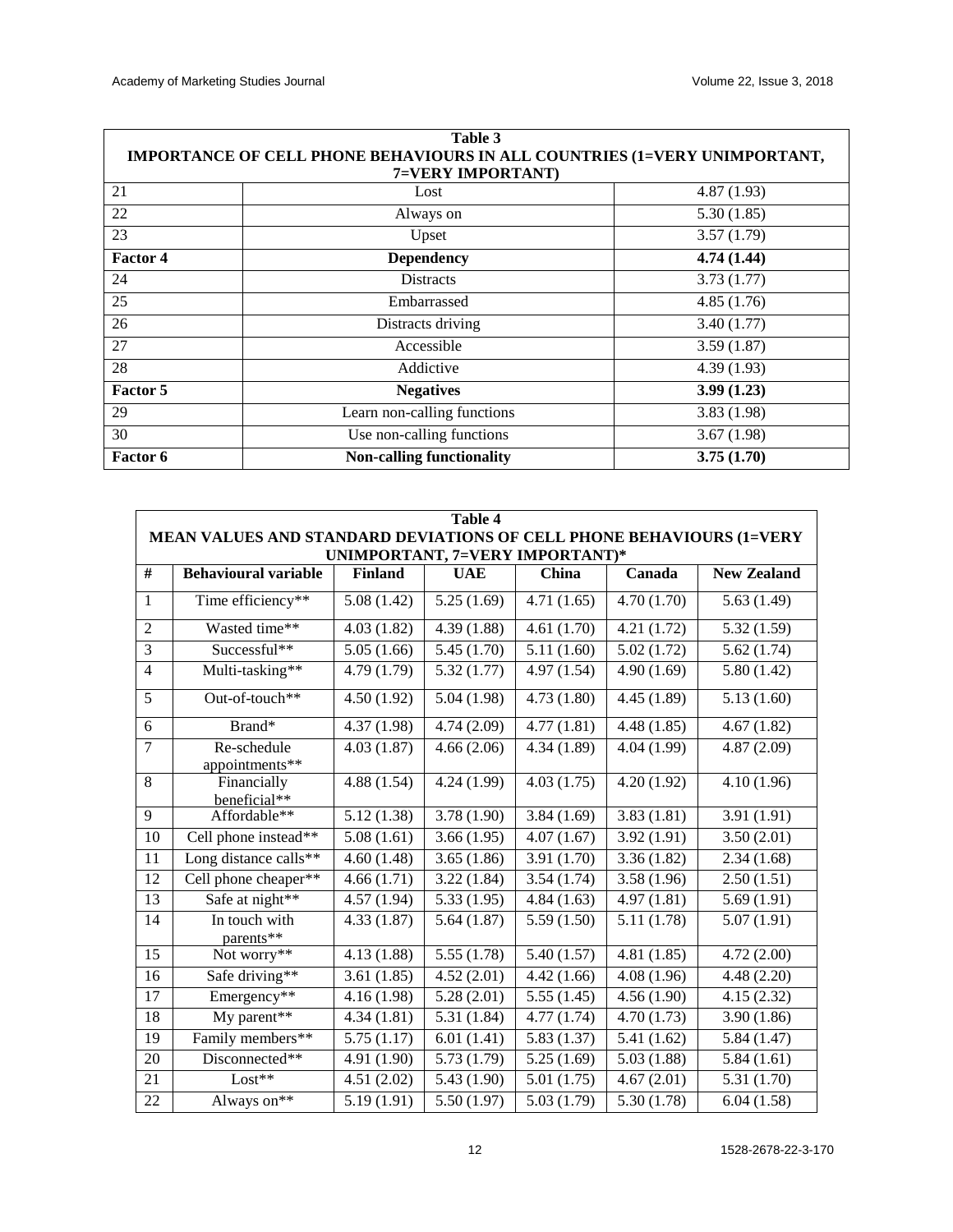|    | Table 4                                                                                                        |                      |            |            |            |            |  |  |  |  |  |  |  |
|----|----------------------------------------------------------------------------------------------------------------|----------------------|------------|------------|------------|------------|--|--|--|--|--|--|--|
|    | <b>MEAN VALUES AND STANDARD DEVIATIONS OF CELL PHONE BEHAVIOURS (1=VERY</b><br>UNIMPORTANT, 7=VERY IMPORTANT)* |                      |            |            |            |            |  |  |  |  |  |  |  |
| 23 | $Upset**$                                                                                                      | 3.01(1.74)           | 3.56(1.98) | 4.00(1.66) | 3.67(1.84) | 4.04(1.34) |  |  |  |  |  |  |  |
| 24 | $Distracts**$                                                                                                  | 3.14(1.62)           | 3.69(1.98) | 4.31(1.61) | 4.26(1.59) | 3.07(1.80) |  |  |  |  |  |  |  |
| 25 | Embarrassed**                                                                                                  | 4.58(1.84)           | 4.72(1.97) | 5.33(1.40) | 4.81(1.90) | 4.75(1.42) |  |  |  |  |  |  |  |
| 26 | Distracts driving**                                                                                            | 3.03(1.65)           | 3.55(1.85) | 3.76(1.61) | 3.37(1.90) | 3.54(1.85) |  |  |  |  |  |  |  |
| 27 | Accessible**                                                                                                   | 3.44(1.88)           | 3.80(2.03) | 3.89(1.61) | 3.64(1.86) | 2.98(2.02) |  |  |  |  |  |  |  |
| 28 | Addictive**                                                                                                    | 3.93(1.93)           | 4.68(2.07) | 4.30(1.73) | 4.83(1.81) | 4.68(2.12) |  |  |  |  |  |  |  |
| 29 | Learn non-calling<br>functions**                                                                               | 3.46(1.83)           | 3.71(2.09) | 5.00(1.62) | 3.26(1.93) | 3.60(2.07) |  |  |  |  |  |  |  |
| 30 | Use non-calling                                                                                                | 3.88(1.90)           | 3.82(2.06) | 3.45(1.86) | 3.31(2.04) | 4.07(2.14) |  |  |  |  |  |  |  |
|    | functions**<br>$\cdot$ $\sim$                                                                                  | $\sim$ $\sim$ $\sim$ |            |            |            |            |  |  |  |  |  |  |  |

\*) \*\* significance at<0.001, \* significance at<0.05

It is important to note that the shading in Tables 3 and 4 signifies the factors in the Aoki and Downes (2003) study as follows: "*Necessity in modern times*" (variables 1-7), "*Cost efficiency*" (variables 8-12), "*Safety/security*" (variables 13-19), "*Dependency*" (variables 20-23), "*Negatives*" (variables 24-28) and "*Non-calling functionality*" (variables 29-30).

For the second and more rigorous level for the assessment of the existence of universal cell phone behaviours, the means and standard deviations of the behavioural factors (i.e. linear aggregation of the behavioural variables of the Aoki and Downes (2003) study) and the rank order of the behavioural factors in the study countries are presented in Table 5.

|                                                                                                  | Table 5<br>MEAN VALUES AND RANK ORDER OF THE CELL PHONE BEHAVIOURAL FACTORS IN THE STUDY<br><b>COUNTRIES (1=VERY UNIMPORTANT, 7=VERY IMPORTANT) *</b> |             |                |             |                |             |                |        |                |        |                |  |  |  |  |
|--------------------------------------------------------------------------------------------------|-------------------------------------------------------------------------------------------------------------------------------------------------------|-------------|----------------|-------------|----------------|-------------|----------------|--------|----------------|--------|----------------|--|--|--|--|
| #<br><b>Behavioural</b><br>China<br><b>Finland</b><br><b>UAE</b><br><b>New Zealand</b><br>Canada |                                                                                                                                                       |             |                |             |                |             |                |        |                |        |                |  |  |  |  |
|                                                                                                  | factor                                                                                                                                                | <b>Mean</b> | Rank           | <b>Mean</b> | Rank           | <b>Mean</b> | Rank           | Rank   | <b>Mean</b>    | Rank   |                |  |  |  |  |
|                                                                                                  |                                                                                                                                                       | (Std.       |                | (Std.       |                | (Std.       |                | (Std.  |                | (Std.  |                |  |  |  |  |
|                                                                                                  |                                                                                                                                                       | Dev.)       |                | Dev.)       |                | Dev.)       |                | Dev.)  |                | Dev.)  |                |  |  |  |  |
| F1                                                                                               | Necessity in                                                                                                                                          | 4.55        | $\mathfrak{D}$ | 4.98        | 3              | 4.75        | 3              | 4.54   | 3              | 5.29   | $\mathfrak{D}$ |  |  |  |  |
|                                                                                                  | modern time                                                                                                                                           | (1.20)      |                | (1.23)      |                | (1.22)      |                | (1.29) |                | (1.26) |                |  |  |  |  |
| F2                                                                                               | Cost                                                                                                                                                  | 4.87        | 1              | 3.71        | 6              | 3.88        | 6              | 3.78   | 5              | 3.27   | 6              |  |  |  |  |
|                                                                                                  | efficiency                                                                                                                                            | (1.20)      |                | (1.53)      |                | (1.48)      |                | (1.55) |                | (1.51) |                |  |  |  |  |
| F <sub>3</sub>                                                                                   | Safety/security                                                                                                                                       | 4.41        | 3              | 5.38        | 1              | 5.20        | 1              | 4.81   | 1              | 4.84   | 3              |  |  |  |  |
|                                                                                                  |                                                                                                                                                       | (1.27)      |                | (1.42)      |                | (1.18)      |                | (1.28) |                | (1.46) |                |  |  |  |  |
| F4                                                                                               | Dependency                                                                                                                                            | 4.41        | $\overline{4}$ | 5.05        | $\mathfrak{D}$ | 4.82        | $\mathfrak{D}$ | 4.67   | $\mathfrak{D}$ | 5.31   | 1              |  |  |  |  |
|                                                                                                  |                                                                                                                                                       | (1.44)      |                | (1.43)      |                | (1.37)      |                | (1.49) |                | (1.19) |                |  |  |  |  |
| F <sub>5</sub>                                                                                   | Negatives                                                                                                                                             | 3.62        | 6              | 4.09        | $\overline{4}$ | 4.32        | $\overline{4}$ | 4.18   | 4              | 3.81   | 5              |  |  |  |  |
|                                                                                                  |                                                                                                                                                       | (1.14)      |                | (1.41)      |                | (1.16)      |                | (1.17) |                | (1.18) |                |  |  |  |  |
| F6                                                                                               | Non-calling                                                                                                                                           | 3.67        | 5              | 3.77        | 5              | 4.23        | 5              | 3.29   | 6              | 3.84   | $\overline{4}$ |  |  |  |  |
|                                                                                                  | functionality                                                                                                                                         | (1.61)      |                | (1.95)      |                | (1.25)      |                | (1.82) |                | (1.96) |                |  |  |  |  |

When looking at the rank orders of the behaviour factors (Table 6) it can be said that strictly speaking there is a lack of coherence in the rank orders. A more careful analysis reveals, however, that the general rank order of the behaviour factors follows the same general pattern. In the case of Factor 1 (Necessity in modern times), the rankings were 2, 3, 3, 3, 2 and for Factor 3 (Safety/security), the rankings were 3, 1, 1, 1, 3. Also in the case of Factor 5 (Negatives), the rankings were 6, 4, 4, 4, 5 and for Factor 6 (Non-calling functionality), the rankings were 5, 5, 5,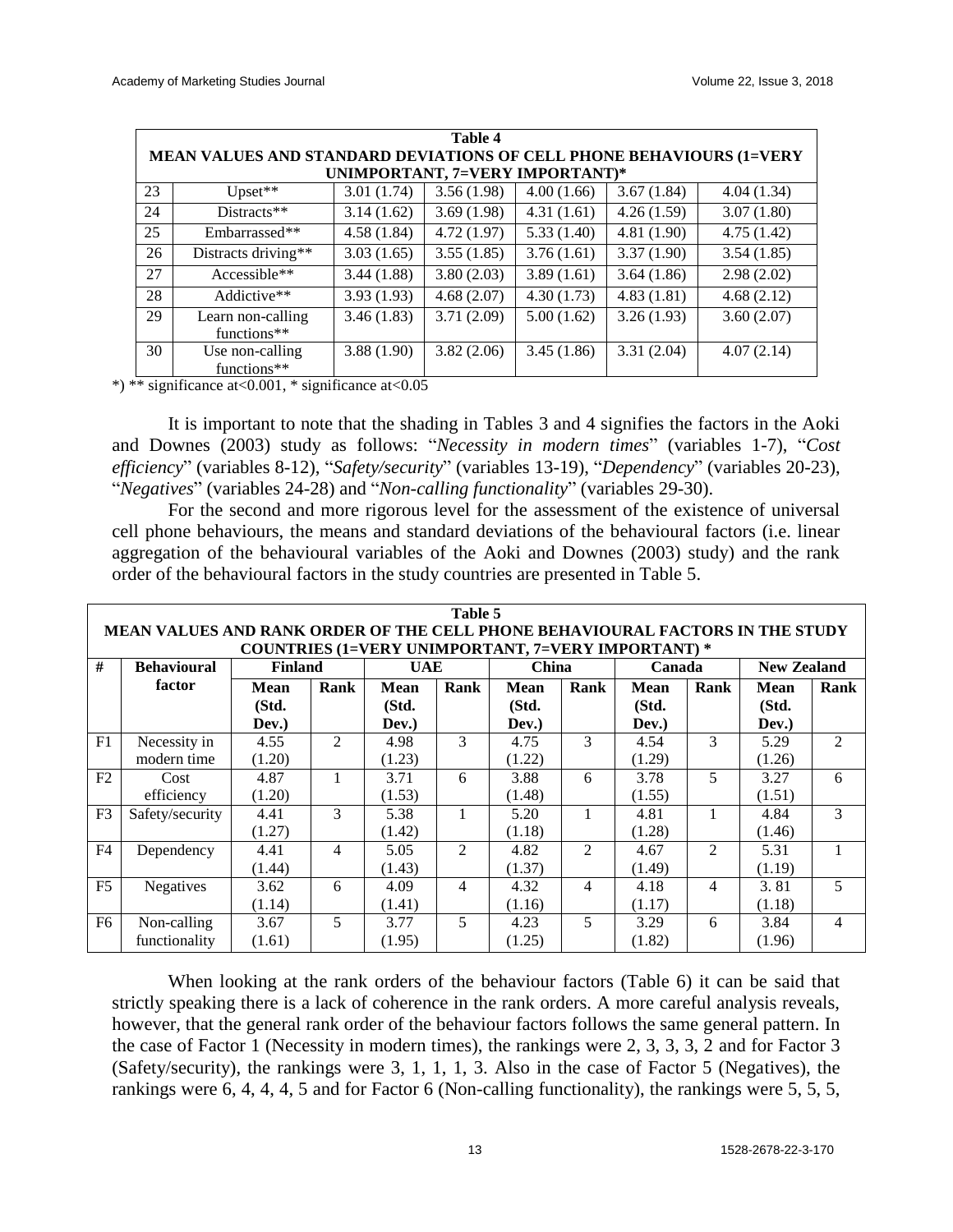6, 4 for Finland, the UAE, China, Canada and New Zealand, respectively. Therefore, it can be concluded that Factors 1 (Necessity in modern times), 3 (Safety/security), 5 (Negatives) and 6 (Non-calling functionality) are universal.

Regarding Factor 2 (Cost efficiency), it can be said that this factor is universal in the UAE, China, Canada and New Zealand (rankings 6, 6, 5, 6, respectively) but Finland cannot be included because this factor was perceived to be the most important one by the Finnish respondents (ranking 1). Similarly, Factor 4 (Dependency) posed quite different rankings (4, 2, 2, 2, 1) and again Finland cannot be included because this factor was perceived to be the fourth (ranking 4) most important one by the Finnish respondents. In fact, with the exception of Finland regarding two behavioural factors (Factor 2 Cost efficiency and Factor 4 Dependency) it can be said the cell phone behaviours can be deemed to be universal in the countries present in this study. Universality in rank order does not imply, however, that each behaviour is important to the same extent across cultures (Dawar & Parker, 1994).

For the third and most stringent level in the assessment, i.e. the existence of universal cell phone behaviours, it is required that there are no statistically significant and/or managerially meaningful differences between the absolute level of behaviour across cultures (Table 6). In this case, it is probable that the individual differences dominate cultural differences in explaining behaviour (Dawar & Parker, 1994). The analysis of variance results for the cell phone behaviour factors can be seen Table 6.

|                | Table 6                                                                |                           |                           |              |                     |  |  |  |  |  |  |  |  |
|----------------|------------------------------------------------------------------------|---------------------------|---------------------------|--------------|---------------------|--|--|--|--|--|--|--|--|
|                | THE ANALYSIS OF VARIANCE RESULTS FOR THE CELL PHONE BEHAVIOUR FACTORS. |                           |                           |              |                     |  |  |  |  |  |  |  |  |
| #              | <b>Behavioural factor</b>                                              | <b>Degrees of freedom</b> | Degrees of freedom within | $\mathbf{F}$ | <b>Significance</b> |  |  |  |  |  |  |  |  |
|                |                                                                        | between groups            | groups                    | ratio        |                     |  |  |  |  |  |  |  |  |
| F <sub>1</sub> | Necessity in modern                                                    | 4                         | 1321                      | 12.65        | < 0.0001            |  |  |  |  |  |  |  |  |
|                | times                                                                  |                           |                           |              |                     |  |  |  |  |  |  |  |  |
| F2             | Cost efficiency                                                        | 4                         | 1321                      | 49.68        | < 0.0001            |  |  |  |  |  |  |  |  |
| F <sub>3</sub> | Safety/security                                                        | 4                         | 1321                      | 25.28        | < 0.0001            |  |  |  |  |  |  |  |  |
| F <sub>4</sub> | Dependency                                                             | 4                         | 1321                      | 13.89        | < 0.0001            |  |  |  |  |  |  |  |  |
| F <sub>5</sub> | <b>Negatives</b>                                                       | 4                         | 1321                      | 18.54        | < 0.0001            |  |  |  |  |  |  |  |  |
| F <sub>6</sub> | Non-calling                                                            | 4                         | 1321                      | 18.54        | < 0.0001            |  |  |  |  |  |  |  |  |
|                | functionality                                                          |                           |                           |              |                     |  |  |  |  |  |  |  |  |

In case the sample size is relatively large, it is likely that there will be statistically significant differences at normal levels of significance criteria requirement (0.05 or 0.01 for example) and therefore meeting the strict statistical significance criteria will be challenging. When looking at the individual behaviours, when all six countries were present in the data set (Table 4), all behaviours were significantly different from each other at a level of 0.001 except the "*Brand*" behaviour in which the level of significance was 0.05. Similarly, when all six countries were present in the data set, the analysis also revealed that there were significant differences in all behavioural factors (Table 6).

When the statistical analysis was conducted on a country by country basis, there were significant differences on the behavioural factor level (Table 7) and behavioural variable level (Table 8), but not in every country by country pairing. At the behavioural factor level, the most similar country pairing was the UAE and New Zealand (3 out of 6 statistically significantly different factors) and the most dissimilar countries were China/Finland and China/New Zealand (6 out of 6 statistically significantly different factors). The most amount of similarity was shown for Factor 5 (Negatives) in which case 5 out of 10 country pairings did not show any statistically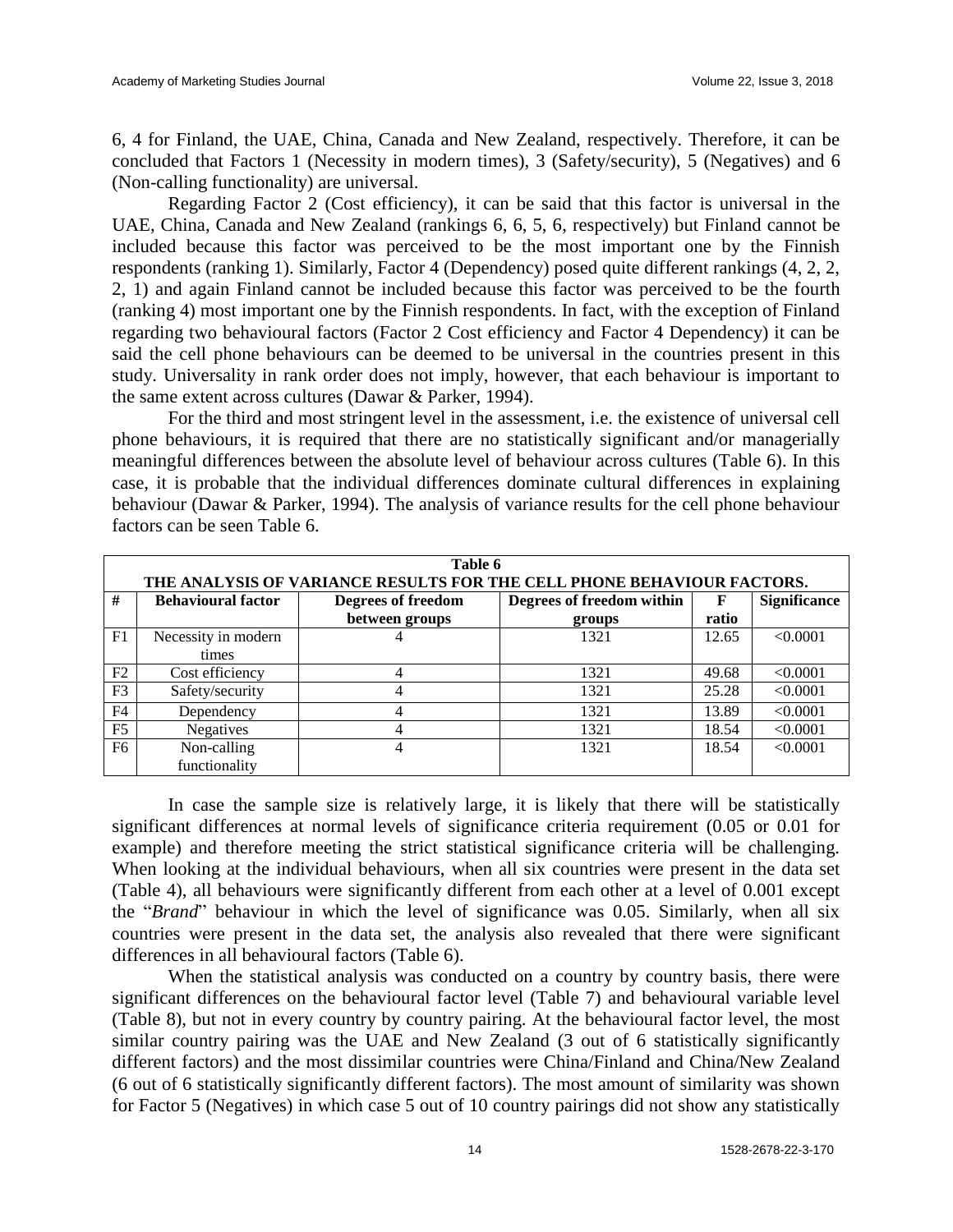significant differences. The most amount of dissimilarity was shown for Factor 1 (Necessity in modern times) in which case 9 out of 10 country pairings did show statistically significant differences. To conclude, it can be said that regarding the third and most stringent level of assessment using statistical significance testing procedure, the cell phone behaviours are not universal in absolute importance.

As indicated in the literature review, the test of "*managerially meaningfulness*" emphasizes managerially relevant differences instead of strict statistical differences (Dawar & Parker, 1994; Sawyer & Peter, 1983). Whether the differences are or are not managerially meaningful is a subjective question. It is clear that the concept "*managerially meaningful*" means that the acceptance criteria for a behaviour to be universal has to be lowered from the strict statistical requirements, for example to the rank order requirement (level 2) and if this is the case, the cell phone behaviours used in this study can be said to be universal for all factors except for Finland regarding Factor 2 (Cost efficiency) and Factor 4 (Dependency).

|                | Table 7                                                                         |            |                    |        |           |       |         |                          |        |           |      |             |  |  |
|----------------|---------------------------------------------------------------------------------|------------|--------------------|--------|-----------|-------|---------|--------------------------|--------|-----------|------|-------------|--|--|
|                | SIGNIFICANT DIFFERENCES IN CELL PHONE BEHAVIOURAL FACTORS BETWEEN THE COUNTRIES |            |                    |        |           |       |         |                          |        |           |      |             |  |  |
| #              | <b>Behavioural</b>                                                              |            | <b>Finland vs.</b> |        |           |       | UAE vs. |                          |        | China vs. |      | # of        |  |  |
|                | factor                                                                          |            |                    |        |           |       |         |                          |        |           | VS.  | significant |  |  |
|                |                                                                                 | <b>UAE</b> | China              | Canada | <b>NZ</b> | China | Canada  | NZ                       | Canada | NZ        | NZ.  | differences |  |  |
|                |                                                                                 |            |                    |        |           |       |         |                          |        |           |      |             |  |  |
|                | Necessity in                                                                    | $**$       | *                  |        | $**$      | $***$ | $**$    | $\ast$                   | $\ast$ | $**$      | $**$ | 9/10        |  |  |
|                | modern times                                                                    |            |                    |        |           |       |         |                          |        |           |      |             |  |  |
| $\overline{c}$ | Cost                                                                            | $**$       | $**$               | $**$   | $**$      |       |         | $\ast$                   |        | $**$      | $**$ | 7/10        |  |  |
|                | efficiency                                                                      |            |                    |        |           |       |         |                          |        |           |      |             |  |  |
| 3              | Safety/security                                                                 | $**$       | $**$               | $**$   | $***$     | $**$  | $**$    | $***$                    | $**$   | $**$      |      | 9/10        |  |  |
| 4              | Dependency                                                                      | $***$      | $***$              | $\ast$ | $**$      | *     | $**$    |                          |        | $**$      | $**$ | 8/10        |  |  |
| 5              | Negatives                                                                       | $**$       | $***$              | $***$  | -         |       |         | $\overline{\phantom{0}}$ |        | $***$     | $**$ | 5/10        |  |  |
| 6              | Functionality                                                                   | ÷          | $***$              | **     | -         | **    | **      |                          | $**$   | $\ast$    | $**$ | 7/10        |  |  |
|                | # of significant<br>differences                                                 | 5/6        | 6/6                | 5/6    | 4/6       | 4/6   | 4/6     | 3/6                      | 3/6    | 6/6       | 5/6  |             |  |  |

\*p<0.05, \*\* p<0.01

|                | Table 8                                                                |            |       |             |                          |                          |         |                          |           |                |        |             |  |  |  |
|----------------|------------------------------------------------------------------------|------------|-------|-------------|--------------------------|--------------------------|---------|--------------------------|-----------|----------------|--------|-------------|--|--|--|
|                | SIGNIFICANT DIFFERENCES IN CELL PHONE BEHAVIOURS BETWEEN THE COUNTRIES |            |       |             |                          |                          |         |                          |           |                |        |             |  |  |  |
| #              |                                                                        |            |       | Finland vs. |                          |                          | UAE vs. |                          | China vs. |                | Canada | $#$ of      |  |  |  |
|                |                                                                        |            |       |             |                          |                          |         |                          |           |                | VS.    | significant |  |  |  |
|                |                                                                        | <b>UAE</b> | Chin  | Canada      | <b>NZ</b>                | China                    | Canada  | NZ                       | Canada    | NZ             | NZ     | differences |  |  |  |
|                | Time                                                                   |            | $***$ | $**$        | $**$                     | $***$                    | $***$   | $\ast$                   |           | $**$           | $**$   | 8/10        |  |  |  |
|                | efficiency                                                             |            |       |             |                          |                          |         |                          |           |                |        |             |  |  |  |
| 2              | Wasted time                                                            | $\ast$     | $***$ |             |                          |                          |         | $**$                     | $**$      | $**$           | $***$  | 6/10        |  |  |  |
| 3              | Successful                                                             | $**$       |       |             |                          | $\ast$                   | $***$   | -                        |           | $**$           | $***$  | 5/10        |  |  |  |
| $\overline{4}$ | Multi-tasking                                                          | $**$       |       |             |                          | $\ast$                   | $**$    | $**$                     |           | $**$           | $**$   | 6/10        |  |  |  |
| 5              | Out-of-touch                                                           | $***$      | ۰     |             | $\overline{\phantom{a}}$ | $\overline{\phantom{0}}$ | $***$   | $\blacksquare$           | Ξ.        | $\ast$         | $***$  | 4/10        |  |  |  |
| 6              | <b>Brand</b>                                                           | $\ast$     | *     |             | $\overline{\phantom{0}}$ | $\overline{\phantom{0}}$ |         | $\overline{\phantom{0}}$ | $\ast$    | $\blacksquare$ |        | 3/10        |  |  |  |
| 7              | Re-schedule                                                            | $***$      | *     |             |                          |                          | $***$   |                          |           | $**$           | $**$   | 5/10        |  |  |  |
|                | appointments                                                           |            |       |             |                          |                          |         |                          |           |                |        |             |  |  |  |
| 8              | Financially                                                            | $**$       | $***$ | $**$        | $**$                     |                          |         |                          |           |                |        | 4/10        |  |  |  |
|                | beneficial                                                             |            |       |             |                          |                          |         |                          |           |                |        |             |  |  |  |
| 9              | Affordable                                                             | **         | $***$ | $**$        | $**$                     |                          |         |                          |           |                |        | 4/10        |  |  |  |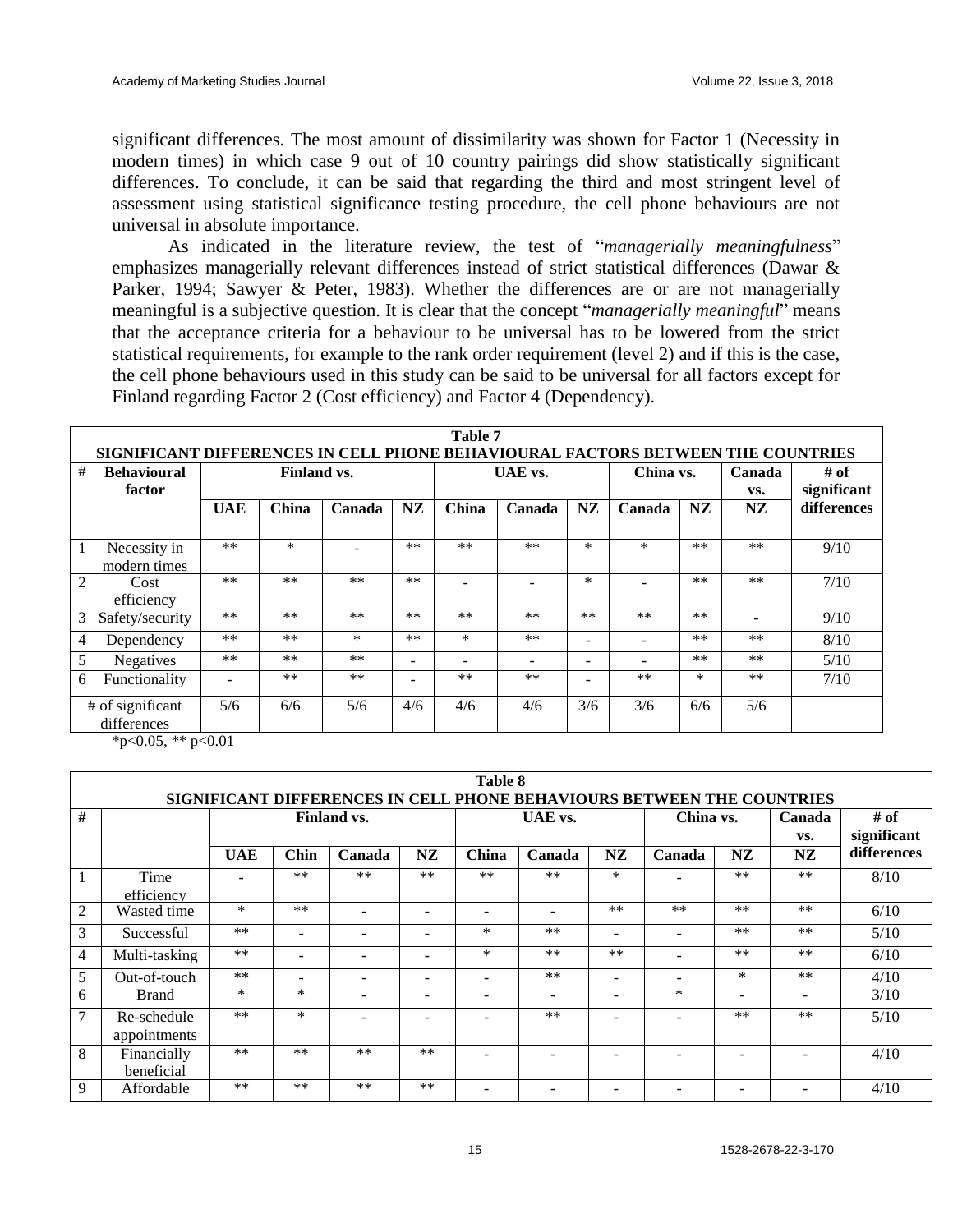|    | Table 8                                                                |                          |                |                |                |                |                          |                |                          |                          |                          |      |  |  |
|----|------------------------------------------------------------------------|--------------------------|----------------|----------------|----------------|----------------|--------------------------|----------------|--------------------------|--------------------------|--------------------------|------|--|--|
|    | SIGNIFICANT DIFFERENCES IN CELL PHONE BEHAVIOURS BETWEEN THE COUNTRIES |                          |                |                |                |                |                          |                |                          |                          |                          |      |  |  |
| 10 | Cell phone<br>instead                                                  | $**$                     | $**$           | $**$           | $***$          | L,             |                          |                |                          | $**$                     | $\ast$                   | 6/10 |  |  |
| 11 | Long distance<br>calls                                                 | $**$                     | $**$           | $**$           | $**$           | ÷.             |                          | $**$           | $**$                     | $**$                     | $**$                     | 8/10 |  |  |
| 12 | Cell phone<br>cheaper                                                  | $**$                     | $**$           | $**$           | $**$           | $\overline{a}$ | $\ast$                   | $**$           | $\blacksquare$           | $**$                     | $**$                     | 8/10 |  |  |
| 13 | Safe at night                                                          | $**$                     | $\ast$         | **             | **             | $\blacksquare$ | $\ast$                   | $\mathbf{r}$   | $\sim$                   | $**$                     | $***$                    | 7/10 |  |  |
| 14 | In touch with<br>parents                                               | $**$                     | **             | $**$           | $***$          |                | $***$                    | $\ast$         | **                       | $**$                     |                          | 8/10 |  |  |
| 15 | Not worry                                                              | $**$                     | $**$           | $**$           | $**$           |                | $**$                     | $**$           | $**$                     | $**$                     | $**$                     | 9/10 |  |  |
| 16 | Safe driving                                                           | $**$                     | **             | $**$           | $**$           | L.             | **                       | $\sim$         | $\ast$                   | $\overline{\phantom{a}}$ | $\overline{\phantom{a}}$ | 6/10 |  |  |
| 17 | Emergency                                                              | $**$                     | $**$           | $**$           | $**$           | L,             | $**$                     | $**$           | $**$                     | $**$                     |                          | 8/10 |  |  |
| 18 | My parent                                                              | $**$                     | $\overline{a}$ | $**$           | $**$           | $***$          | $***$                    | **             | $\blacksquare$           | $**$                     | **                       | 8/10 |  |  |
| 19 | Family<br>members                                                      | $\ast$                   | $\mathbf{r}$   | $**$           | $**$           | $\overline{a}$ | $**$                     | $\sim$         | $**$                     | $\overline{a}$           | $**$                     | 6/10 |  |  |
| 20 | Disconnected                                                           | $**$                     | $\ast$         | $\overline{a}$ | $\overline{a}$ | $***$          | **                       | $\overline{a}$ | $\overline{\phantom{a}}$ | $**$                     | **                       | 6/10 |  |  |
| 21 | Lost                                                                   | **                       | **             | L.             |                | $\ast$         | $***$                    |                | $\ast$                   | $\overline{a}$           | $\ast$                   | 6/10 |  |  |
| 22 | Always on                                                              | $\overline{\phantom{a}}$ | $\sim$         | $\overline{a}$ | $\overline{a}$ | $**$           | $\overline{\phantom{a}}$ | $**$           | $\blacksquare$           | $**$                     | $**$                     | 4/10 |  |  |
| 23 | Upset                                                                  | $**$                     | **             | **             | **             | **             |                          | $\ast$         | $\ast$                   | $\overline{a}$           | $\ast$                   | 8/10 |  |  |
| 24 | <b>Distracts</b>                                                       | $**$                     | $**$           | $**$           | $**$           | $**$           | $**$                     | $**$           | $\sim$                   | $**$                     | $**$                     | 9/10 |  |  |
| 25 | Embarrassed                                                            | $\overline{a}$           | **             | L.             | $\overline{a}$ | **             | $\overline{\phantom{a}}$ | $\sim$         | **                       | $**$                     | $\overline{a}$           | 4/10 |  |  |
| 26 | <b>Distracts</b><br>driving                                            | $**$                     | **             | $\ast$         | $\ast$         | $\blacksquare$ | $\blacksquare$           | $\overline{a}$ | **                       | $\overline{\phantom{a}}$ | ÷                        | 5/10 |  |  |
| 27 | Accessible                                                             | $\ast$                   | **             |                | ÷.             | $\overline{a}$ |                          | **             |                          | $**$                     | $**$                     | 5/10 |  |  |
| 28 | Addictive                                                              | $**$                     | $**$           | $**$           | $***$          | $\ast$         | $\overline{a}$           | $\sim$         | $**$                     | $\ast$                   | $\overline{\phantom{a}}$ | 7/10 |  |  |
| 29 | Learn non-<br>calling<br>functions                                     |                          | $**$           |                |                | $**$           | $\ast$                   |                | $**$                     | $**$                     |                          | 5/10 |  |  |
| 30 | Use non-<br>calling<br>functions                                       |                          | $**$           | $**$           | $**$           | $\ast$         | $**$                     | $\overline{a}$ |                          | $**$                     | $**$                     | 7/10 |  |  |
|    | # of significant<br>differences                                        | 25/30                    | 24/30          | 18/30          | 18/30          | 13/30          | 18/30                    | 13/30          | 14/30                    | 22/30                    | 20/30                    |      |  |  |

 $*_{p<0.05}$ ,  $*_{p<0.01}$ 

#### **DISCUSSION**

Using the convergence theory and measures by Williamson and Fleming (1996) (also used by De-Mooij and Hofstede, 2002), the theory of marketing universals by Dawar and Parker (1994), the cell phone behaviours determined by Aoki and Downes (2003), the cultural dimensions of Hofstede (1980) and the cell phone behavioural data collected in Finland, the universal nature of cell phone behaviours were assessed in this study. The analysis was performed with cell phone subscription data provided by the ITU and behavioural data collected in United Arab Emirates, China, Canada and New Zealand.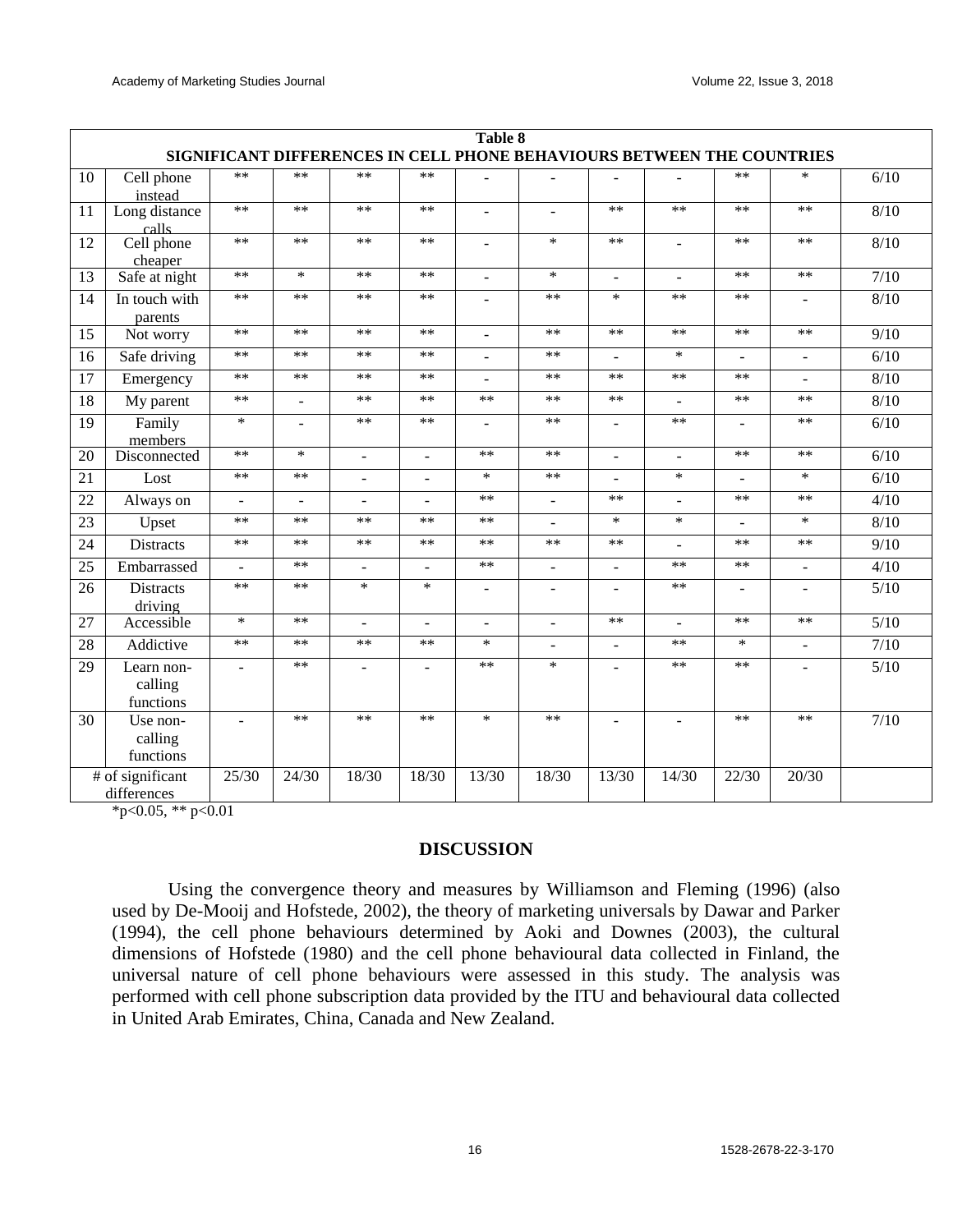#### **Convergence of the Cell Phone Markets in Terms of Ownership**

The convergence process in the global cell phone market in terms of cell phone ownership has been very strong during the 2000-2011 time-period and in fact much stronger than for example in the ownership of televisions during 1960-1997 in Europe. This finding supports the claim by De-Mooij and Hofstede (2002) when they state that "*countries converge with respect to relatively recent media*" (e.g. televisions) whereas they diverge with respect to relatively old media (e.g. radio or newspapers). Using the 0.3 threshold value for CV as a criterion, it can be said that the global cell phone market has not fully converged as of yet, in spite of the rapid pace of convergence.

Prior research has concluded that convergence can lead to homogenous consumer needs, tastes and lifestyles (Assael, 1998; Bullmore, 2000; Czinkota & Ronkainen, 2013; Jain, 1987). The findings of this research do not quite yet support this in the cell phone markets among youth this in spite of the fact that the speed of convergence has been fast during the 2000-2015 period. At the moment, CV stands at about 0.40 and thus the threshold lever of 0.30 has not yet been reached. The convergence phenomenon evident in the context of this research is consistent with previous research as the existence of inter-market segments transcending the geographical borders has been discovered (Haverila, Rod & Ashill, 2013).

### **Universal Cell Phone Behaviours?**

When analysing the universal nature of cell phone behaviours, the three levels of assessment procedure described by Dawar and Parker (1994) was used. These three levels are the existence of the behaviours, the rank order of the behaviours and the absolute level of behaviours across cultures. The conclusion of the analysis was that cell phone behaviours can be deemed to be universal at the rank order level for all countries except for Finland for the behavioural factors 2 "*Cost efficiency*" and 4 "*Dependency*". The third and most stringent criterion for the universal nature of cell phone behaviours, i.e. the lack of statistically significant differences, was not met across countries (Table 6).

Dawar and Parker (1994) also discuss the managerially relevant differences in this context, but they do not actually define what these differences should be. One way to examine this is to look at standard deviations of the mean values (Table 9). It is important to note that all behavioural factors were normally distributed using the Shapiro-Wilk test. If the standard deviation is large, that means that the distribution curve is relatively flat (platykurtic) and if the standard deviation is small, that means that the distribution curve is relatively peaked (leptokurtic) in comparison to the perfectly normal distribution.

The statistical measure for the flatness/peakedness is kurtosis (De-Carlo, 1997; Hair, et al., 2006). The platykurtic distribution has a negative kurtosis value and the leptokurtic distribution has a positive kurtosis value and the perfectly normal distribution has a kurtosis value of 0. On this basis, one could claim that the more leptokurtic a distribution of responses is, the more managerially insignificant the differences in responses are due to the fact that all responses are closer to the mean value. Therefore, Factors 1 (Necessity in modern times) and 5 (Negatives) with positive kurtosis values can be deemed to have managerially less relevant differences and thus an individual approach for example when segmenting the market is more feasible. The positive kurtosis values are, however, quite small. For all the other factors, the differences are managerially more relevant and, thus, a culture specific approach is perhaps more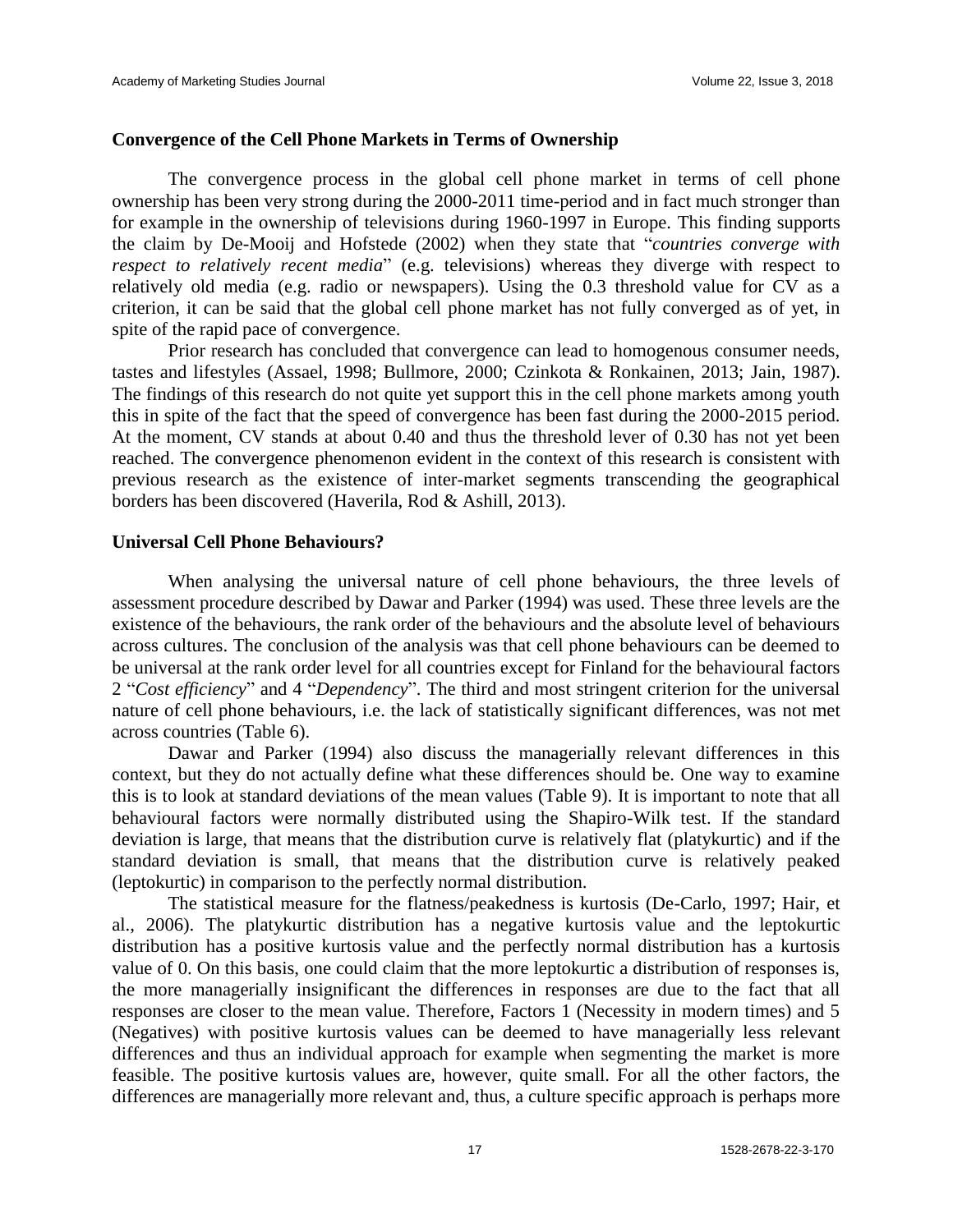feasible. This is particularly true in case of Factor 2 (kurtosis value-0.48) and Factor 6 (kurtosis value-0.66). In conclusion, the results on the basis of the standard deviations and kurtosis values, as far as treating the cell phone behaviours as universal marketing behaviours are interesting, but inconclusive.

The other option to assess the managerially relevant differences is to lower the strict statistical significance requirement and use the second level of the Dawar and Parker (1994) assessment of relative importance of the behavioural factors as a criterion. On this basis, the conclusion was that, with the exception of Finland, regarding two behavioural factors (Factor 2 Cost efficiency and Factor 4 Dependency) the cell phone behaviours can be deemed to be universal in the countries present in this study. Then if the behaviours are indeed universal, it means that individual segmentation criteria (e.g. demographic or psychographic) or alternatively the cluster analysis approach using the behavioural factors or variables as cluster variates could be considered.

|                                                                                                                                            | Table 9                                                                    |      |      |      |      |                |      |      |      |         |  |  |  |  |  |
|--------------------------------------------------------------------------------------------------------------------------------------------|----------------------------------------------------------------------------|------|------|------|------|----------------|------|------|------|---------|--|--|--|--|--|
|                                                                                                                                            | THE MEAN VALUES OF CELL PHONE BEHAVIOURAL FACTORS IN THE VARIOUS COUNTRIES |      |      |      |      |                |      |      |      |         |  |  |  |  |  |
| (1=VERY UNIMPORTANT, 7=VERY IMPORTANT) (AOKI & DOWNES, 2003)                                                                               |                                                                            |      |      |      |      |                |      |      |      |         |  |  |  |  |  |
| #<br><b>Finland</b><br><b>UAE</b><br><b>Behavioural</b><br><b>China</b><br>Mean<br>Std.<br>Canada<br>Max-<br><b>Kurtosis</b><br><b>New</b> |                                                                            |      |      |      |      |                |      |      |      |         |  |  |  |  |  |
|                                                                                                                                            | factor                                                                     |      |      |      |      | <b>Zealand</b> |      | dev. | Min  | value   |  |  |  |  |  |
| F <sub>1</sub>                                                                                                                             | Necessity in                                                               | 4.55 | 4.98 | 4.75 | 4.54 | 5.29           | 4.73 | 1.26 | 0.74 | 0.11    |  |  |  |  |  |
|                                                                                                                                            | modern times                                                               |      |      |      |      |                |      |      |      |         |  |  |  |  |  |
| F2                                                                                                                                         | Cost efficiency                                                            | 4.87 | 3.71 | 3.88 | 3.78 | 3.27           | 4.07 | 1.53 | 1.60 | $-0.48$ |  |  |  |  |  |
| F <sub>3</sub>                                                                                                                             | Safety/security                                                            | 4.41 | 5.38 | 5.20 | 4.81 | 4.84           | 4.86 | 1.34 | 0.97 | $-0.23$ |  |  |  |  |  |
| F <sub>4</sub>                                                                                                                             | Dependency                                                                 | 4.41 | 5.05 | 4.82 | 4.67 | 5.31           | 4.74 | 1.44 | 0.90 | $-0.11$ |  |  |  |  |  |
| F <sub>5</sub>                                                                                                                             | <b>Negatives</b>                                                           | 3.62 | 4.09 | 4.32 | 4.18 | 3.81           | 3.99 | 1.23 | 0.70 | 0.02    |  |  |  |  |  |
| F <sub>6</sub>                                                                                                                             | Non-calling                                                                | 3.67 | 3.77 | 4.23 | 3.29 | 3.84           | 3.75 | 1.70 | 0.93 | $-0.66$ |  |  |  |  |  |
|                                                                                                                                            | functionality                                                              |      |      |      |      |                |      |      |      |         |  |  |  |  |  |

Finally, in Table 10 the Pearson correlations across the behavioural factors are reported. The factors appear to be correlated in most of the cases except between Factor 6 (Non-calling functionality) and Factor 1 (Necessity of modern times). It is quite logical that respondents who feel that a cell phone is a "*Necessity of modern times*" also want to learn the non-calling functions of their cell phones and therefore there is lack of correlation between the two factors (please note the negative wording of Factor 6).

In addition, there was lack of correlation between Factors 6 and 4 (Dependency). The lack of correlation between these factors indicates that those respondents who feel disconnected without their phones (Q 20), feel lost when they left their cell phones at home (Q 21), leave their cell phones always on (Q 22), feel upset when they miss a call (Q 23) and do not care to learn the non-calling functions of their cell phone. In all other cases, the correlations were moderate/strong and significant. This means that there are people among the respondents for whom the cell phone behaviours are generally more important. For example, those respondents who are more dependent on their cell phone(s) are likely to feel that the cell phone is more a necessity of modern times, perceive cost efficiency to be more important, are more safety/security oriented and care more about the negative aspects of the cell phone.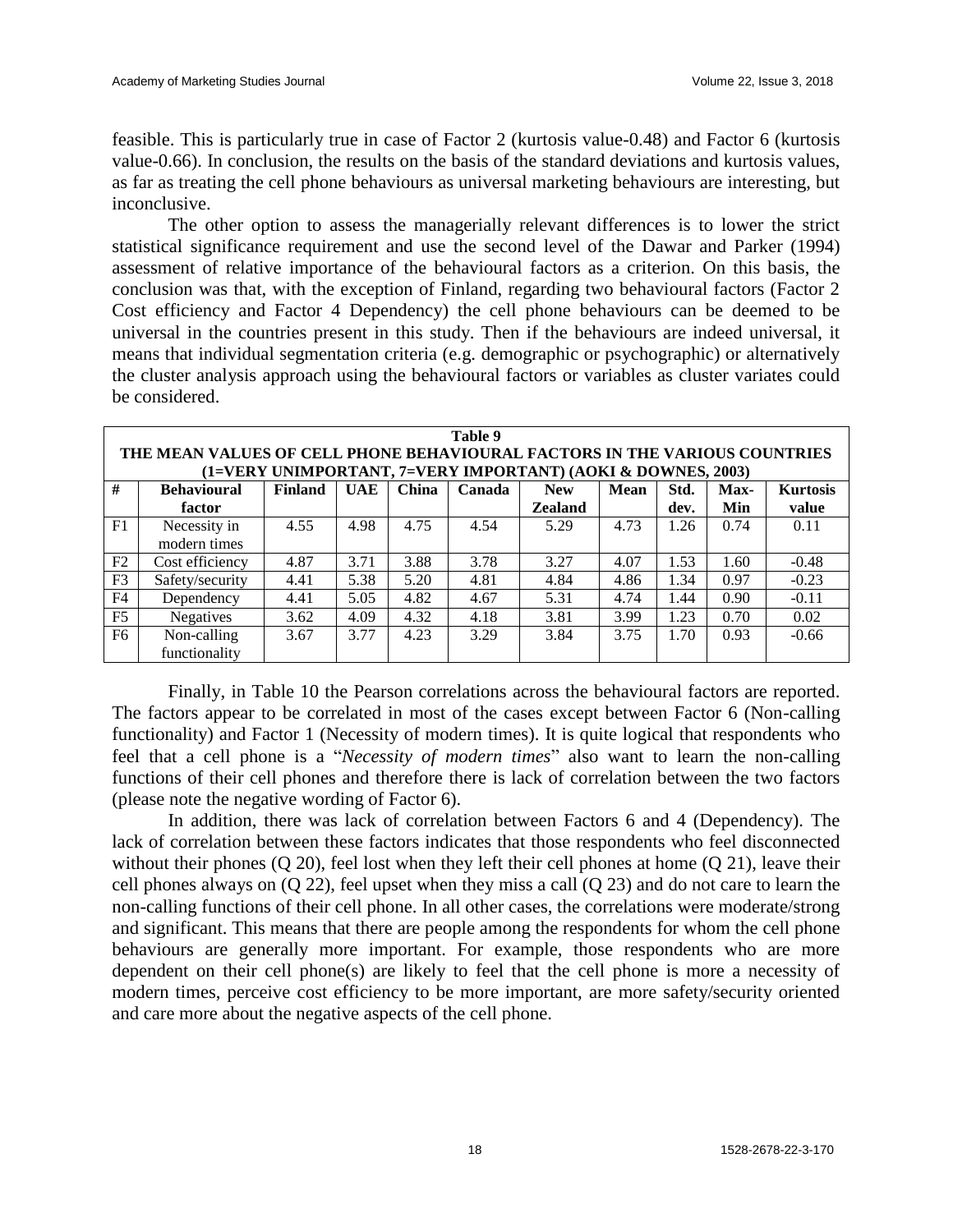| Table 10<br><b>BEHAVIOURAL FACTOR CORRELATIONS (AOKI &amp; DOWNES, 2003)</b> |                           |          |          |          |          |          |  |  |  |
|------------------------------------------------------------------------------|---------------------------|----------|----------|----------|----------|----------|--|--|--|
| #                                                                            | <b>Behavioural factor</b> |          | 2        | 3        |          |          |  |  |  |
| F <sub>1</sub>                                                               | Necessity in modern times |          |          |          |          |          |  |  |  |
| F <sub>2</sub>                                                               | Cost efficiency           | $0.347*$ |          |          |          |          |  |  |  |
| F <sub>3</sub>                                                               | Safety/security           | $0.496*$ | $0.240*$ |          |          |          |  |  |  |
| F <sub>4</sub>                                                               | Dependency                | $0.655*$ | $0.245*$ | $0.489*$ |          |          |  |  |  |
| F <sub>5</sub>                                                               | Negatives                 | $0.309*$ | $0.173*$ | $0.383*$ | $0.381*$ |          |  |  |  |
| F <sub>6</sub>                                                               | Non-calling functionality | 0.014    | $0.110*$ | $0.198*$ | 0.054    | $0.319*$ |  |  |  |

\*p<0.0001

#### **Impact of the National Culture**

As discussed earlier, Hofstede (1980) discovered four dimensions against which the cultural differences between countries can be compared. These are Power Distance (PDI), Individualism/Collectivism (IDV), Masculinity/Femininity (MAS) and Uncertainty Avoidance (UAI). The fifth dimension Long Term Orientation although very interesting will not be discussed here due to lack of data. A summary table of the Hofstede cultural dimension values in the countries of this study can be found in Table 11. To examine the possible impact of national culture on the consumption, correlation analysis was conducted using the ITU cell phone penetration statistics and Hofstede cultural dimensions.

| Table 11<br><b>CULTURAL DIMENSION VALUES IN THE STUDY COUNTRIES (DE-MOOIJ &amp; HOFSTEDE, 2002)</b> |            |            |            |            |  |  |  |  |
|-----------------------------------------------------------------------------------------------------|------------|------------|------------|------------|--|--|--|--|
|                                                                                                     | <b>PDI</b> | <b>IDV</b> | <b>MAS</b> | <b>UAI</b> |  |  |  |  |
| Finland                                                                                             | 33         | 63         | 26         | 59         |  |  |  |  |
| <b>United Arab Emirates</b>                                                                         | 90         | 25         | 50         | 80         |  |  |  |  |
| China                                                                                               | 80         | 20         | 66         | 30         |  |  |  |  |
| Canada                                                                                              | 39         | 80         | 52         | 48         |  |  |  |  |
| New Zealand                                                                                         | 22         | 79         | 58         | 49         |  |  |  |  |

Similar to De-Mooij and Hofstede (2002), the relationship between the cell phone subscriptions and the cultural indexes will be discussed next. Figure 4 shows the correlations between the cell phone subscriptions and the cultural indexes in 2000-2015.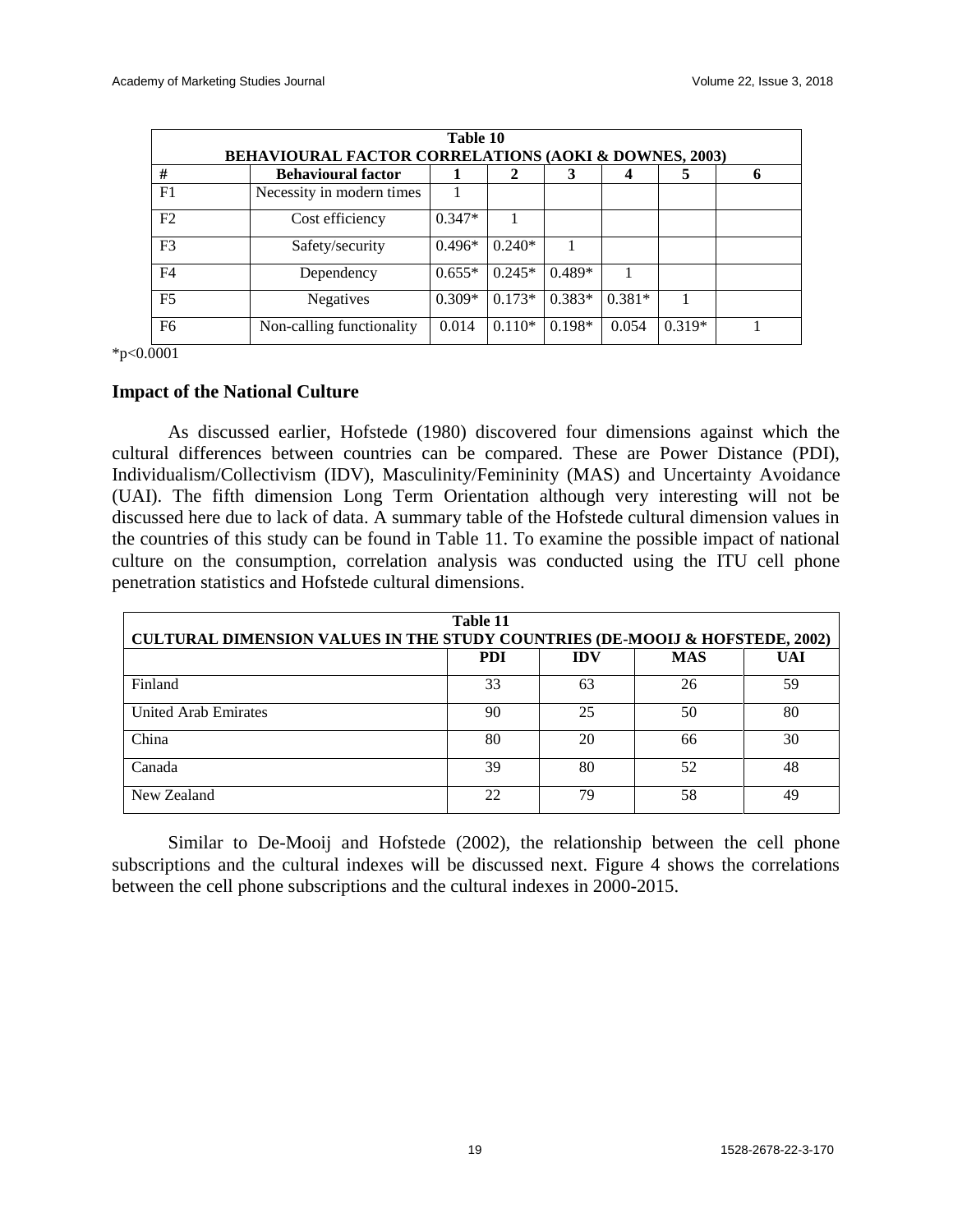

# **CORRELATIONS BETWEEN CELL PHONE PENETRATION IN 2000-2015 AND THE HOFSTEDE CULTURAL DIMENSIONS IN FINLAND, UAE, CHINA, CANADA AND NEW ZEALAND**

The results in Figure 4 reveal that the correlation between the cell phone subscriptions and uncertainty avoidance (UAI) remained at a very high level during the 2000-2015 periods, in spite of the strong convergence trend and the fact that cell phone subscriptions have increased tremendously. In other words, it is feasible that cell phone ownership is perceived to be important in order to avoid future uncertainty and ambiguity. Furthermore, cell phone ownership is recognized as a true necessity of modern times and a sign of being well groomed in relatively strong uncertainty avoidance countries like the UAE and Finland.

The correlation remained at a very high negative level between cell phone penetration and masculinity (MAS), this happened in spite of the increased number of global subscriptions and strong convergence trend. De-Mooij and Hofstede (2002) state that luxury articles can be classified as manifestations of one's success and therefore luxury items are more attractive to individuals in masculine cultures. Consequently, it is possible that the opposite is the case for cell phones and therefore it can be said that cell phones are not perceived to be luxury items any more. An interesting comparison can be made to the two categories of watches (value below \$150 and value above \$1,500) mentioned in the De-Mooij and Hofstede (2002) study. In the cheap category of watches there was a high negative correlation with masculinity and in the case of expensive watches a high positive correlation. It is common knowledge that the prices of cell phones have decreased and also that the cell phone market lacks an expensive and meaningfully large cell phone category (above \$1,500) from the volume point of view (also taking into account the ultra-expensive Vertu brand). Even smartphones have not had an impact on the negative correlation between masculinity and cell phone penetration.

Interestingly the correlation between cell phone penetration and individualism (INV) was positive and moderately high in the beginning of the period 2000-2015 but started to decrease in 2002 and was non-significant 2004-2012, turning significantly negative in 2013. Thus, the ownership of a cell phone was a demonstration of individualism earlier on, then disappeared and turned negative since 2013, potentially due to the convergence of the cell phone markets and the tremendous increase of cell phone subscriptions on a global basis.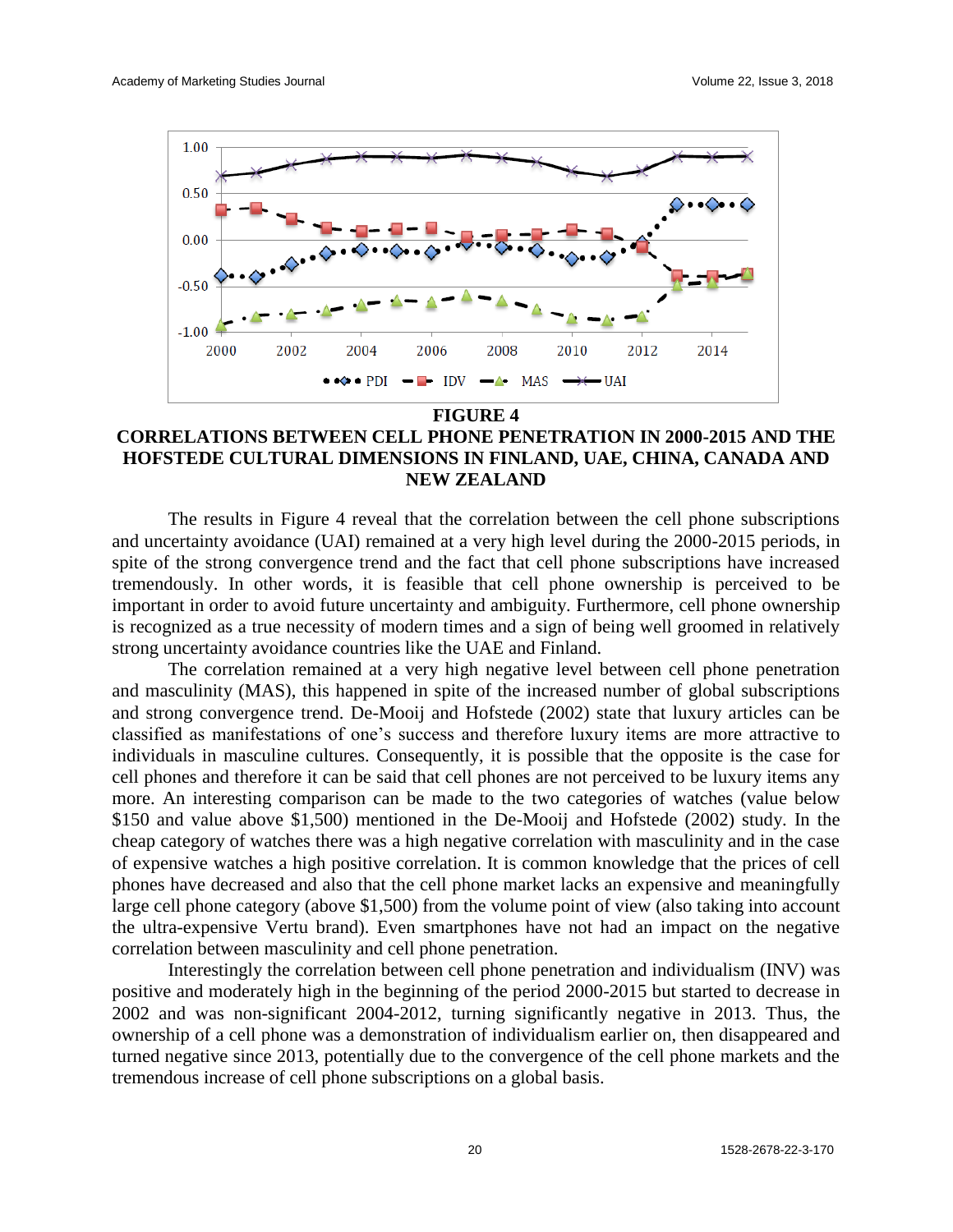Similarly, the correlation between cell phone penetration and power distance (PDI) was negative and moderate but started to increase in 2001, was non-significant in 2004-2012 and became positive and significant in 2013. One possible explanation for this is the tremendous increase of cell phone penetration in high power distance countries China and United Arab Emirates.

### **The National Culture and the Cell Phone Behaviours**

Finally, the relationship between the behavioural factors and the national culture dimensions will be discussed.

| Table 12                                                                                                                                        |            |            |            |            |  |  |  |  |  |
|-------------------------------------------------------------------------------------------------------------------------------------------------|------------|------------|------------|------------|--|--|--|--|--|
| THE CORRELATION BETWEEN THE BEHAVIOURAL FACTORS AND CULTURAL DIMENSIONS IN<br>FINLAND, UAE, CHINA, CANADA AND NEW ZEALAND (AOKI & DOWNES, 2003) |            |            |            |            |  |  |  |  |  |
| Factor                                                                                                                                          | <b>PDI</b> | <b>IDV</b> | <b>MAS</b> | <b>UAI</b> |  |  |  |  |  |
| Factor 1 Necessity of modern times                                                                                                              | 0.042      | $-0.041$   | 0.091      | 0.025      |  |  |  |  |  |
| Factor 2 Cost efficiency                                                                                                                        | $-0.122*$  | 0.043      | $-0.312*$  | 0.074      |  |  |  |  |  |
| Factor 3 Safety/security                                                                                                                        | $0.235*$   | $-0.193*$  | $0.220*$   | $-0.029$   |  |  |  |  |  |
| Factor 4 Dependency                                                                                                                             | 0.075      | $-0.052$   | $0.145*$   | $-0.001$   |  |  |  |  |  |
| <b>Factor 5 Negatives</b>                                                                                                                       | $0.159*$   | $-0.114*$  | $0.205*$   | $-0.115*$  |  |  |  |  |  |
| Factor 6 Non-calling functions                                                                                                                  | $0.111*$   | $-0.152*$  | 0.087      | $-0.084$   |  |  |  |  |  |

\*) Significance <0.0001, Shading implies moderate correlations above 0.200

On the basis of the results in Table 12 it is evident that Factor 1 "*Necessity of modern times*" is not related to any of the cultural dimensions implying that Factor 1 is not impacted by any of the cultural dimensions. Factor 2 "*Cost efficiency*" is negatively correlated to masculinity. In other words, the more masculine the country the less concerned the members of the society are with cost efficiency.

Factor 3 "*Safety/security*" is positively correlated with power distance and masculinity indicating that the higher the power distance/masculinity the more concerned the individuals are with safety and security. Factor 3 is also negatively correlated with individualism implying that the more individualistic the country, the less concerned the individuals are with safety and security. Factor 4 "*Dependency*" is positively correlated with masculinity, but the correlation is quite weak. The meaning of this is that the more masculine the country, the more dependent individuals appear to be to their cell phones.

Factor 5 "*Negatives*" is positively correlated with power distance and masculinity. This implies that the larger the power distance and the more masculine the country the less concerned the individuals are about the negative connotations with the cell phone behaviour. Finally, factor 6 "*Non-calling functions*" is positively correlated with power distance and negatively correlated with individualism, but again the correlations are only weak to moderate.

#### **LIMITATIONS OF THE STUDY AND FUTURE RESEARCH**

For the product category (cell phones) and demographic group (youth) examined, it would appear that the cell phone behaviours are at least partially universal. It is obvious; however, that necessary caution in the interpretation of insignificant results should be used. It is also likely that the findings might be quite different for more cultural products than the cell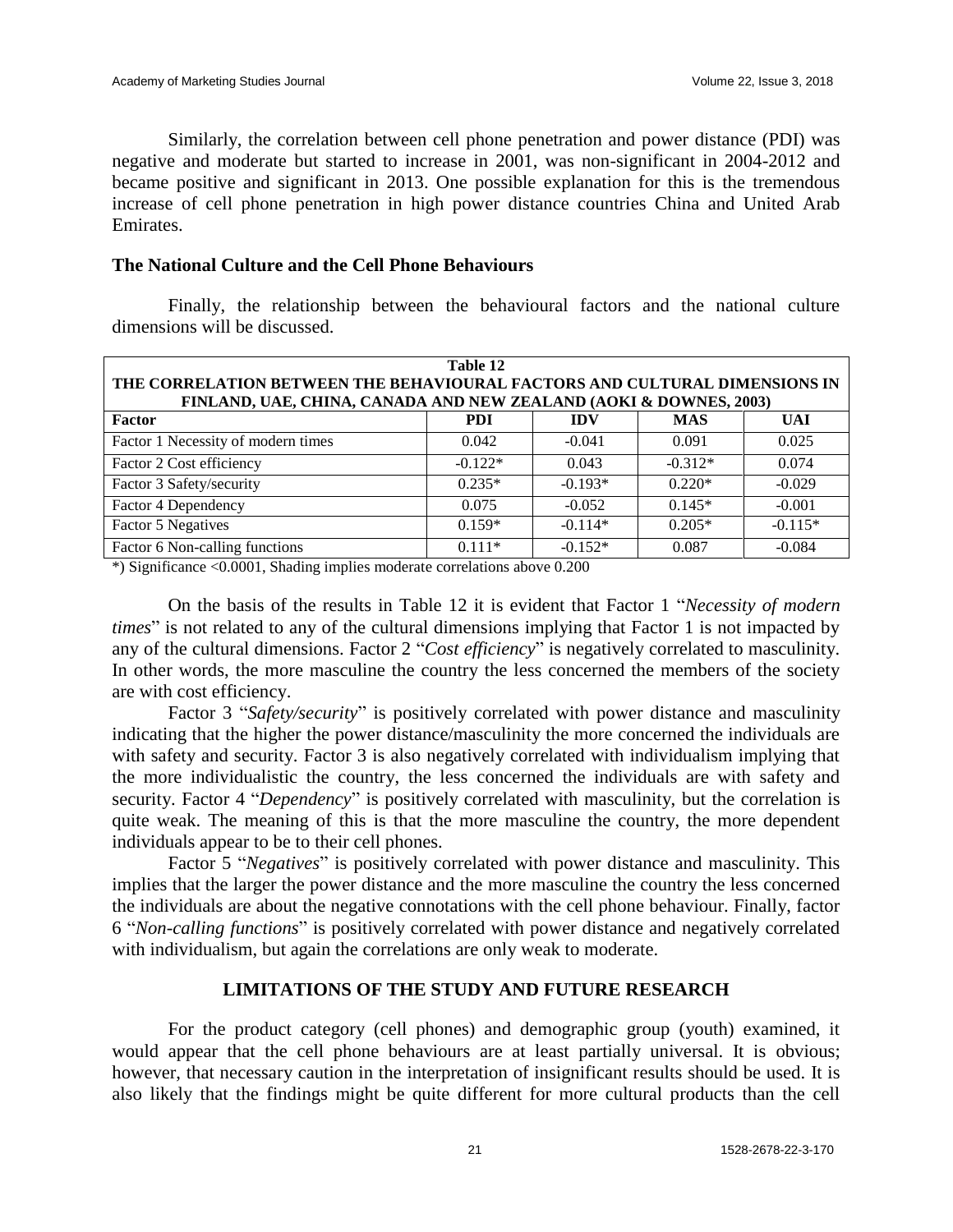phone which can be regarded to be quite universal. It is evident, however, that the cell phone behaviours are not completely universal using strict statistical criteria. It is probable that the trend of the cell phone behaviours to become more and more universal will continue due to the very strong convergence phenomenon. It would be interesting to see whether similar conclusions can be drawn in other technological consumer product categories.

As indicated the sample of this study was reasonably uniform consisting of young people between the ages of 15 and 25. It is of course possible that many of the differences disappeared because of the homogeneity of the samples. The choice of similar samples was intentional in order to remove the impact of age and educational level as impacting variables on the differences in behaviours. In addition, it is worthy acknowledging the weakness inherent in the data in looking at convergence in one age group but at penetration across the whole population. Referring to the literature review section of this paper, it can be safely assumed, however, that the cell phone penetration rates among the target audience of this research paper are as high, if not higher, than in the data provided by ITU for the general population.

The approach in this study is exploratory and therefore the validity of the results in broader country settings should be examined. Questions like "*What kind results are there in other countries and cultures*?" and "*How about the cell phone penetration rate? Does it have an impact on the results?*" remain open.

Another issue is that mobile communications is advancing fast and thus the nature of communication and behaviours will evolve as well. It is possible that the findings of this research are not valid in a few years' time. Therefore, the study should be replicated in the current as well as other settings. It is quite feasible that technology advancement causes attitude and behavioural changes regarding the use of the cell phones and thus it is quite realistic that the results of this study do not hold longitudinally.

### **APPENDIX**

Appendix: The questionnaire: The cell phone behaviours (1=strongly disagree, 7=strongly agree)

- A cell phone allows me to use my time efficiently ("*Time efficiency*").
- I use my cell phone to make use of time that otherwise would be wasted ("*Wasted time*").
- We need a cell phone to be successful in the world today ("*Successful*").
- A cell phone allows me to do two things at once ("*Multi-tasking*").
- Those people who don't have a cell phone are out of touch with modern times ("*Out-of-touch*").
- The brand of a cell phone is important to me ("*Brand*").
- I often use my cell phone to schedule/reschedule an appointment at the last minute ("*Re-schedule appointments*").
- It is financially beneficial to use a cell phone as opposed to a landline ("*Financially beneficial*").
- A cell phone is more affordable than a landline phone service ("*Affordable*").
- If I had to choose, I would use a cell phone instead of a landline because a cell phone is cheaper ("*Cell phone instead*").
- A cell phone is a cheaper alternative for long distance calls than a landline ("*Cheaper in long distance calls*").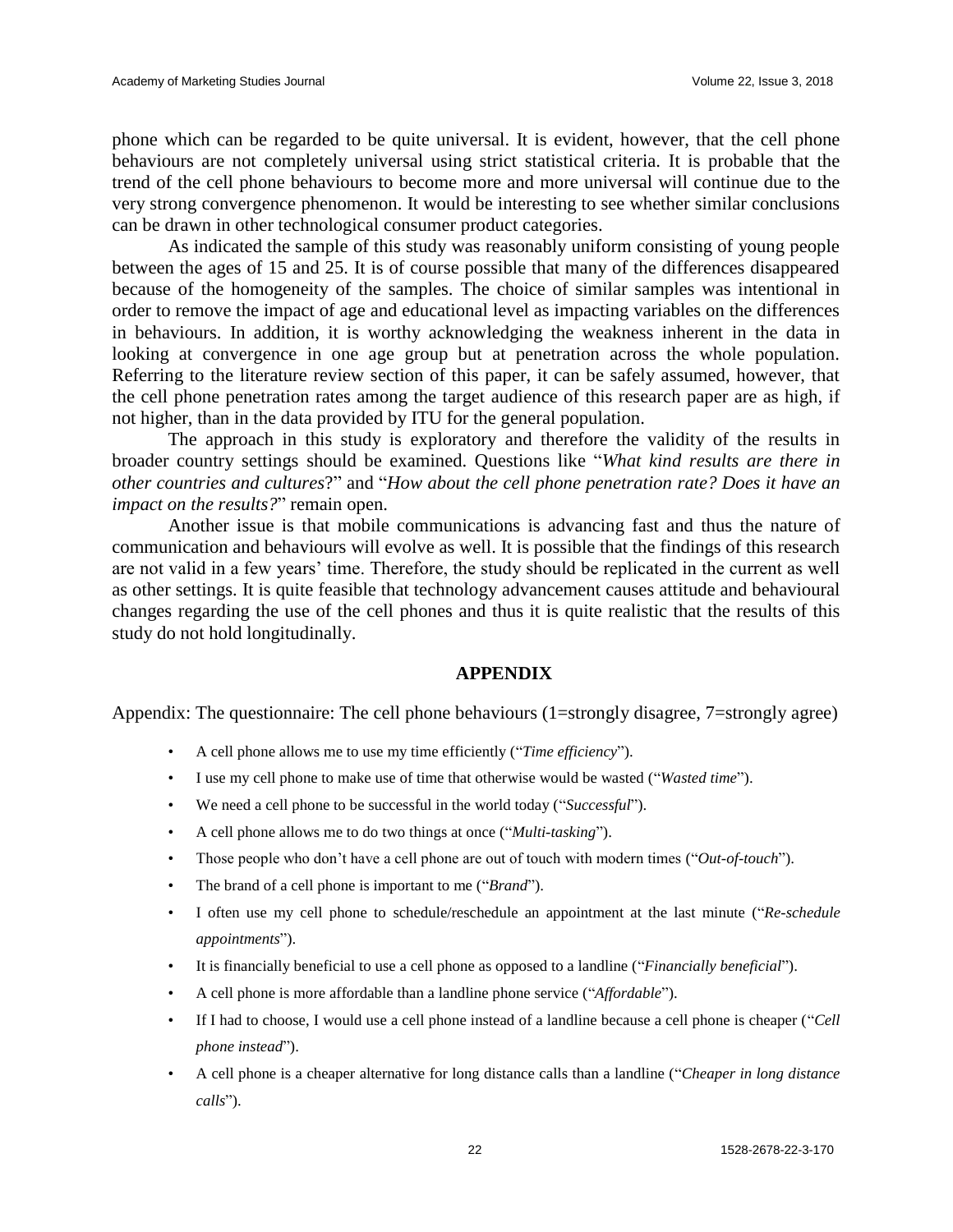- I don't use landlines because having a cell phone is cheaper ("*Cell phone cheaper*").
- Having a cell phone makes me feel safe while I am walking alone at night ("*Safe at night*").
- My parent wanted me to have a cell phone so I can get in touch with her/him if necessary ("*In touch with parents*").
- I use my cell phone to keep my parent from worrying about me ("*Not worry*").
- Having a cell phone makes me feel safe while I am driving ("*Safe driving*"). I got my cell phone to use in case of emergency ("*Emergency*").
- My parent worries about me less because I have a cell phone ("*My parent*").
- With a cell phone, I can keep in touch with my family members ("*Family members*").
- When I don't have my cell phone with me, I feel disconnected ("*Disconnected*").
- I feel lost when I leave my cell phone at home ("*Lost*").
- I always leave my cell phone on ("*Always on*").
- I feel upset when I miss a call to my cell phone ("*Upset*").
- A cell phone distracts me from being aware of my surroundings ("*Distracts*").
- I feel embarrassed by my cell phone ringing at inappropriate times ("*Embarrassed*").
- I am often distracted by my cell phone when driving ("*Distracts driving*").
- I am tired of being accessible all the time ("*Accessible*").
- A cell phone is addictive ("*Addictive*").
- I don't care to learn how to use non-calling functions on my cell phone ("*Learn non-calling functions*").
- I seldom use non-calling functions of my cell phone ("*Use non-calling functions*").

#### **REFERENCES**

- Ajzen, I. & Fishbein, M. (1980). *Understanding attitudes and predicting social behaviour.* Englewood Cliffs: Prentice-Hall.
- Ajzen, I. (1991). The theory of planned behaviour. *Organizational Behaviour and Human Decision Processes, 50*(2), 179-211.
- Alexander, E., Ward, C. & Braun, C. (2007). *Cell phone attachment: A measure and its benefits*. IABE-2007 Annual Conference. Las Vegas.
- Algoso, D. (2010). *What does complexity mean? What do we do about it? Find What Works.* Retrieved June 18, 2017, from [http://findwhatworks.wordpress.com/2010/09/07/what-does-complexity-mean-what-do-we-do](http://findwhatworks.wordpress.com/2010/09/07/what-does-complexity-mean-what-do-we-do-about-it/)[about-it/](http://findwhatworks.wordpress.com/2010/09/07/what-does-complexity-mean-what-do-we-do-about-it/)
- Anderson, M. (2015). *6 facts about Americans and their smartphones.* Retrieved from Pew Research Center: <http://www.pewresearch.org/fact-tank/2015/04/01/6-facts-about-americans-and-their-smartphones/>
- Aoki, K. & Downes, E.J. (2003). An analysis of young people's use of and attitudes toward cell phones. *Telematics and Informatics, 20*(4), 349-364.
- Assael, H. (1998). *Consumer behaviour and marketing action.* Cincinnati, Ohio, USA: South Western College Publishing.
- Auter, P.J. (2007). Portable social groups: Willingness to communicate, interpersonal communication gratifications and cell phone use among young adults. *International Journal of Mobile Communications, 5*(2), 139-156.
- Balakrishnan, V. & Gopal, R. (2012). Exploring the relationship between urbanized Malaysian youth and their mobile phones: A quantitative approach. *Telematics and Informatics, 29*(3), 263-277.
- Baskerville, R.F. (2003). Hofstede never studied culture. *Accounting, Organizations and Society, 28*(1), 1-14.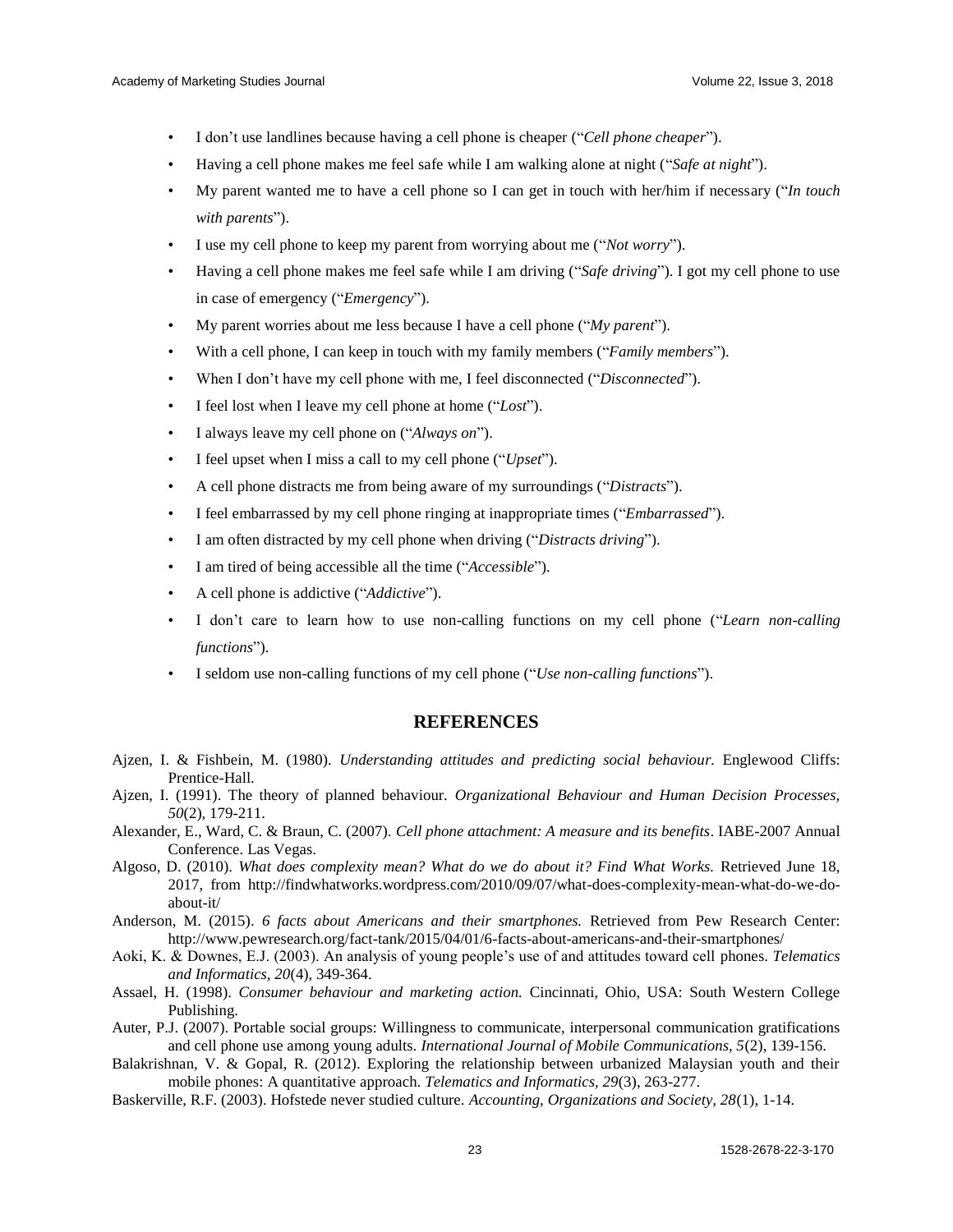- Bullmore, J. (2000). Alice in Disneyland, a creative view of international advertising. In J.P. Jones, *International Advertising: Realities and Myths* (pp. 41-56). Thousand Oaks: Sage.
- Cellular News. (2010). Retrieved January 29, 2017, from Global Mobile Subscriber Base Passes the 5 Billion Mark: <http://www.cellular-news.com/story/44103.php>
- Charny, B. (2002). *Virgin, Sprint create teen venture (News.com).* Retrieved January 30, 2017, from <http://news.com/2100-1033-937859.html>
- Chen, Y.F. & Katz, J.E. (2009). Extending family to school life: College students' use of the mobile phone. *Human-Computer Studies, 67*(2), 179-191.
- Cole, C., Laurent, G., Drole, A., Ebert, J., Gutches, A., Raphaëlle, L.P., Etienne, M., Michael, I.N. & Ellen, P. (2008). Decision making and brand choice by older consumers. *Marketing Letters, 19*(3-4), 355-365.
- Czinkota, M.R. & Ronkainen, I.A. (2013). *International Marketing.* Fort Worth, Texas, USA: The Dryden Press.
- Dawar, N. & Parker, P. (1994). Marketing universals: Consumers' use of brand name, price, physical appearance and retailer reputation as signals of product quality. *Journal of Marketing, 58*(2), 81-95.
- D'Costa, K. (2013). *Just the essentials: A look at the things we carry.* Retrieved January 2017, from Scientific American: [http://blogs.scientificamerican.com/anthropology-in-practice/2013/03/31/just-the-essentials-a](http://blogs.scientificamerican.com/anthropology-in-practice/2013/03/31/just-the-essentials-a-look-at-the-things-we-carry/)[look-at-the-things-we-carry/](http://blogs.scientificamerican.com/anthropology-in-practice/2013/03/31/just-the-essentials-a-look-at-the-things-we-carry/)
- DeCarlo, L.T. (1997). On the meaning and use of kurtosis. *Psychological Methods, 2*(3), 292-307.
- De-Mooij, M. & Hofstede, G. (2002). Convergence and divergence in consumer behaviour: Implications for international retailing. *Journal of Retailing, 78*(1), 61-69.
- Economides, A.A. & Grousopoulou, A. (2009). Students' thoughts about the importance and costs of their mobile devices' features and services. *Telematics and Informatics, 26*(1), 57-84.
- Erikson, E.H. (1982). *The life cycle completed*. New York, NY, USA: Norton.
- Erikson, E.H. (1998). *The Life Cycle Completed: Extended Version with New Chapters on the Ninth Stage of Development*. New York, NY, USA: Norton.
- Geser, H. (2004). *Sociology of the mobile phone*. Retrieved from Sociology in Switzerland: [http://socio.ch/mobile/t\\_geser1.pdf](http://socio.ch/mobile/t_geser1.pdf)
- Ghemawat, P. & Reiche, S. (2011). *National cultural differences and multinational business.* Retrieved from AACSB Globalization Note Series: [http://www.aacsb.edu/-](http://www.aacsb.edu/-/media/aacsb/publications/cds%20and%20dvds/globe/readings/national-cultural-differences-and-multinational-business.ashx?la=en) [/media/aacsb/publications/cds%20and%20dvds/globe/readings/national-cultural-differences-and](http://www.aacsb.edu/-/media/aacsb/publications/cds%20and%20dvds/globe/readings/national-cultural-differences-and-multinational-business.ashx?la=en)[multinational-business.ashx?la=en](http://www.aacsb.edu/-/media/aacsb/publications/cds%20and%20dvds/globe/readings/national-cultural-differences-and-multinational-business.ashx?la=en)
- Goldenberg, J., Horowitz, R., Levav, A. & Mazursky, D. (2003). Finding your innovation sweet spot. *Harvard Business Review, 81*(3), 120-129.
- Grant, K. (2015). *How have cell phones changed communication?* Retrieved from TechWalla: <https://www.techwalla.com/articles/how-have-cell-phones-changed-communication>
- Hair, J.F., Black, B., Babin, B., Anderson, R. & Tatham, R.L. (2006). *Multivariate data analysis.* Upper Saddle River: Pearson Prentice Hall.
- Haverila, M. (2011). Behavioural aspects of the cell phone usage among youth: An exploratory study." *Young Consumers 12* (4), 310-325. doi:10.1108/17473611111185869.
- Haverila, M., Rod, M. & Ashill, N. (2013). Cell phone product-market segments using product features as a cluster variate: A multi-country study. *Journal of Strategic Marketing, 21*(2), 101-124.
- Hervé, C. & Mullet, E. (2009). Age and factors influencing consumer behaviour. *International Journal of Consumer Studies, 33*(3), 302-308.
- Hoang, P. (2007). *Business and management.* Victoria: IBID Press.
- Hofstede, G. (1980). *Culture's consequences*. Thousand Oaks, CA, USA: Sage.
- Hofstede, G. (2013). *National culture*. Retrieved June 10, 2017, from [https://geert-hofstede.com/national](https://geert-hofstede.com/national-culture.html)[culture.html](https://geert-hofstede.com/national-culture.html)
- International Telecommunications Union. (2004). *Use of information and communication technology by the world's children and youth: A statistical compilation*. Retrieved October 26, 2010, from <http://www.itu.int/osg/spu/ni/futuremobile/Youth.pdf>
- International Telecommunications Union. (2016a). Retrieved January 2017, 27, from ICT facts and figures: <https://www.itu.int/en/ITU-D/Statistics/Documents/facts/ICTFactsFigures2016.pdf>
- International Telecommunications Union. (2016b). *Mobile cellular subscriptions. (ITU)* Retrieved January 27, 2017, from<https://www.itu.int/en/ITU-D/Statistics/Pages/stat/default.aspx>
- Işıklar, G. & Büyüközkan, G. (2007). Using a multi-criteria decision-making approach to evaluate mobile phone alternatives. *Computer Standards & Interfaces, 29*(2), 265-274.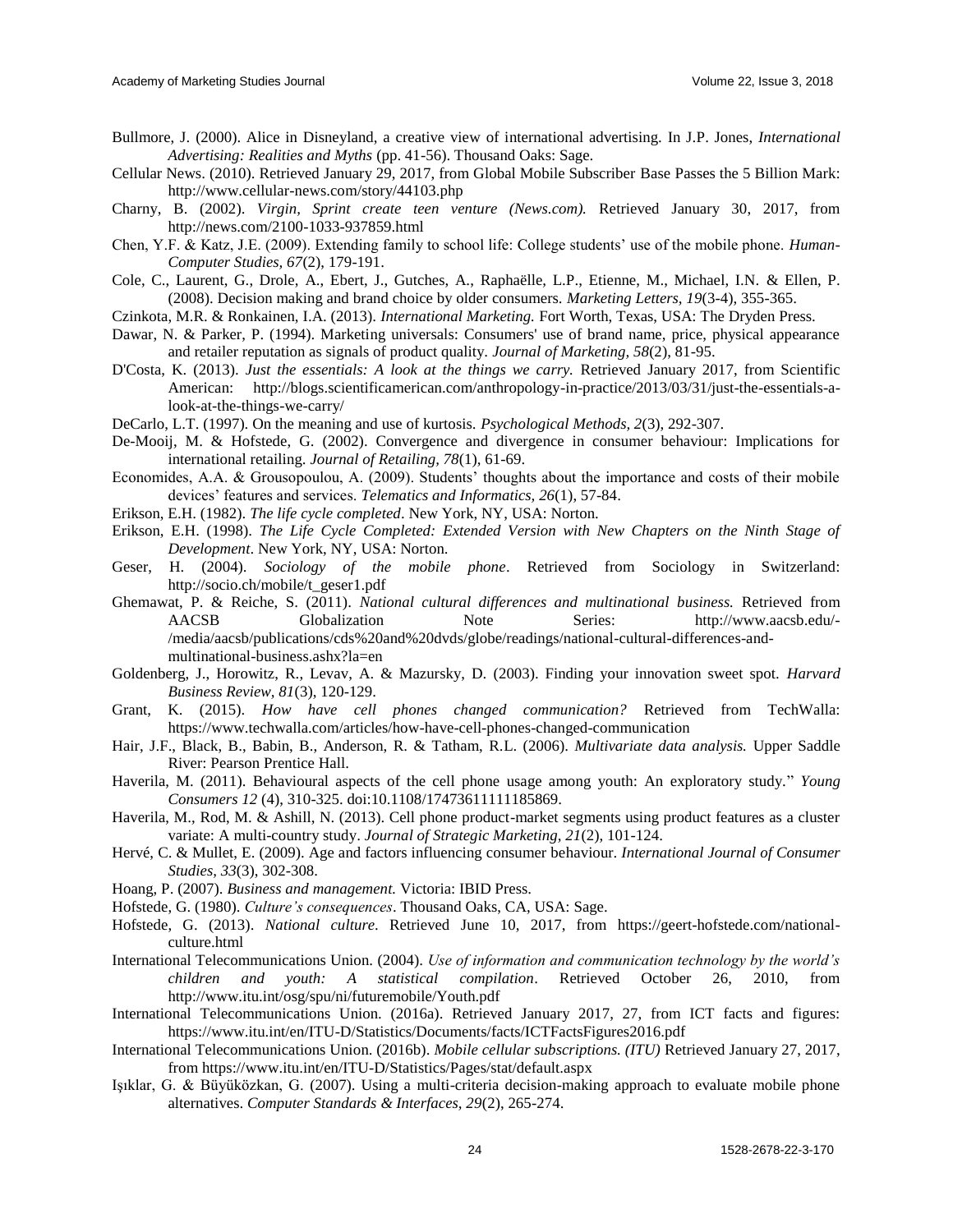- Ito, M., Okabe, D. & Matsuda, M. (2006). Personal, portable, pedestrian: Mobile phones in Japanese life. Cambridge: MIT Press.
- Jain, S.C. (1987). *International marketing management*. Boston: PWS-Kent Publishing Company.
- Kangas, S., Lundvall, A. & Sintonen, S. (2008). *Lasten ja nuorten mediafoorumi [The media forum of youth and children].* Retrieved from [http://mll-fi](http://mll-fi-bin.directo.fi/@Bin/e56d063257563b52102433f081c44632/1485465965/application/pdf/6084451/P%C3%A4hkin%C3%A4nkuori%20lopullinen%20PDF.pdf)[bin.directo.fi/@Bin/e56d063257563b52102433f081c44632/1485465965/application/pdf/6084451/P%C3%](http://mll-fi-bin.directo.fi/@Bin/e56d063257563b52102433f081c44632/1485465965/application/pdf/6084451/P%C3%A4hkin%C3%A4nkuori%20lopullinen%20PDF.pdf) [A4hkin%C3%A4nkuori%20lopullinen%20PDF.pdf](http://mll-fi-bin.directo.fi/@Bin/e56d063257563b52102433f081c44632/1485465965/application/pdf/6084451/P%C3%A4hkin%C3%A4nkuori%20lopullinen%20PDF.pdf)
- Kannon, J. (2006). *CE first for mobile phones available now; emergency medical info at the touch of a button*. Retrieved January 10, 2017, from Business wire: [http://www.businesswire.com/portal/site/home/permalink/?ndmViewId=news\\_view&newsId=2006030600](http://www.businesswire.com/portal/site/home/permalink/?ndmViewId=news_view&newsId=20060306005864&newsLang=en) [5864&newsLang=en](http://www.businesswire.com/portal/site/home/permalink/?ndmViewId=news_view&newsId=20060306005864&newsLang=en)
- Kennedy, B. & Funk, C. (2016). *28% of Americans are 'strong' early adopters of technology.* Retrieved from Pew Research Center: [http://www.pewresearch.org/fact-tank/2016/07/12/28-of-americans-are-strong-early](http://www.pewresearch.org/fact-tank/2016/07/12/28-of-americans-are-strong-early-adopters-of-technology/)[adopters-of-technology/](http://www.pewresearch.org/fact-tank/2016/07/12/28-of-americans-are-strong-early-adopters-of-technology/)
- Krasner, B. (2007). Driving the adoption curve. *Enriching communications, 1*(1), 8-11.
- Lambert-Pandraud, R. & Laurent, G. (2010). Why do older consumers buy older brands? The role of attachment and declining innovativeness. *Journal of Marketing, 74*(5), 104-121.
- Lee, Y.S. (2007). *Older adults' user experiences with mobile phones: Identification of user clusters and user requirements.* Dissertation, Virginia Polytechnic Institute and State University.
- Loo, J.L. (2009). *Acceptance of health services on mobile phones: A study of consumer perceptions.* Dissertation, University of North Carolina at Chapel Hil.
- Luzi, M. (2009). *Mobile internet for growth: Project report phase I*. Retrieved January 24, 2017, from <http://www.bain.com/publications/articles/mobile-internet-for-growth-project-report-phase-1.aspx>
- McSweeney, B. (2002). Hofstede's model of national cultural differences and their consequences: A triumph of faith-a failure of analysis. *Human Relations, 55*(1), 89-118.
- O'Neal C.L., Hale, T.M., Cotten, S.R. & Gibson, P. (2015). Impact of Information and Communication Technology (ICT) usage on psychological well-being among urban youth. In S. Lee Blair, P. Neff Claster & S. M. Claster, *Technology and Youth: Growing Up in a Digital World Sociological Studies of Children and Youth* (pp. 267-291). Emerald Group Publishing Limited.
- Oksman, V. & Rautiainen, P. (2002). Perhaps it is a body part: How the mobile phone became an organic part of the everyday lives of Finnish children and teenagers. In J. E. Katz, *Machines That Become Us* (pp. 293-308). New Brunswick: Transaction Publishers.
- Oksman, V. & Rautiainen, P. (2003). That's modern life for you: Mobile communication in everyday life of children and teenagers in Finland. *Acta Ethnographica Hungarica, 48*(1-2), 149-159.
- Oksman, V. & Turtiainen, J. (2004). Mobile communication as a social stage: The meanings of mobile communication among teenagers in Finland. *New Media & Society, 6*(3), 339-319.
- Oksman, V. (2006). Young people and seniors in Finnish mobile information society. *Journal of Interactive Media in Education, 2.*
- Oksman, V. (2010). *The mobile phone: A medium in itself.* VTT Technical Research Centre of Finland.
- Pontes, H.M., Szabo, A. & Griffiths, M.D. (2015). The impact of Internet-based specific activities on the perceptions of Internet addiction, quality of life and excessive usage: A cross-sectional study. *Addictive Behaviors Reports, 1*, 19-25.
- Rainier, L. & Keeter, S. (2006). *How Americans use their cell phones.* Retrieved January 7, 2017, from <http://www.pewinternet.org/Reports/2006/Americans-and-their-cell-phones.aspx>
- Rhodes, N. (2016). *Attitude-behaviour consistency*. Retrieved from Oxford Bibliographies: <http://www.oxfordbibliographies.com/view/document/obo-9780199756841/obo-9780199756841-0128.xml>
- Rosling, H. (2006). *Stats that reshape your worldview (TED).* Retrieved January 12, 2017, from [http://www.ted.com/talks/hans\\_rosling\\_shows\\_the\\_best\\_stats\\_you\\_ve\\_ever\\_seen.html](http://www.ted.com/talks/hans_rosling_shows_the_best_stats_you_ve_ever_seen.html)
- Sawyer, A.G. & Peter, J.P. (1983). The significance of statistical significance tests in marketing research. *Journal of Marketing Research, 20*(2), 122-133.
- Shambare, R., Rugimbana, R. & Zhowa, T. (2012). Are mobile phones the 21st century addiction? *African Journal of Business Management, 6*(2), 573-577.
- Shim, W., Kwon, O.J., Moon, Y.H. & Kim, K.H. (2016). Understanding the dynamic convergence phenomenon from the perspective of diversity and persistence: A cross-sector comparative analysis between the United States and South Korea. *PLOS One, 11*(7).